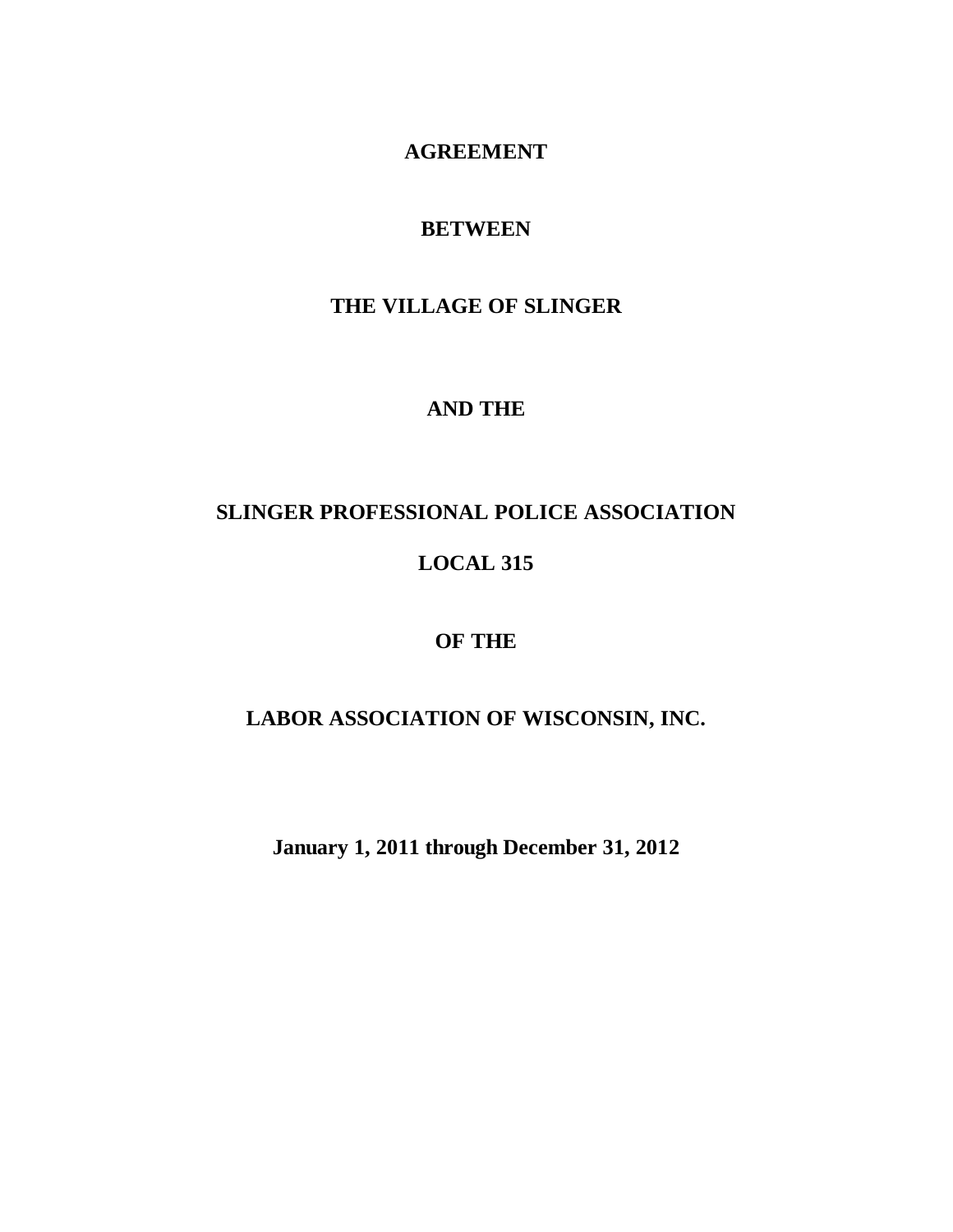# **INDEX**

| Section 1.01                                |  |
|---------------------------------------------|--|
|                                             |  |
|                                             |  |
| Section 2.01 - Exclusive Recognition        |  |
|                                             |  |
| Section 3.01                                |  |
| Section 3.02                                |  |
|                                             |  |
| Section 4.01                                |  |
| Section 4.02 - Exercise of Rights           |  |
|                                             |  |
| Section 5.01 - Association Business         |  |
| Section 5.02 - Grievances                   |  |
| Section 5.03 - Convention Delegates         |  |
| Section 5.04 - Bulletin Boards              |  |
| Section 5.05 - Representatives              |  |
| Section 5.06 - Meeting Rooms and Facilities |  |
| Section 5.07 - Negotiations                 |  |
|                                             |  |
| Section 6.01 - Definition                   |  |
| Section 6.02 - Grievance Procedure          |  |
| Section 6.03 - Arbitration Selection        |  |
| Section 6.04 - Arbitrator Hearing           |  |
| Section 6.05 - Decision of the Arbitrator   |  |
| Section 6.06 - Costs                        |  |
| Section 6.07 - Subpoenas                    |  |
|                                             |  |
| Section 7.01                                |  |
| Section 7.02                                |  |
|                                             |  |
| Section 8.01                                |  |
|                                             |  |
| Section 9.01                                |  |
| Section 9.02                                |  |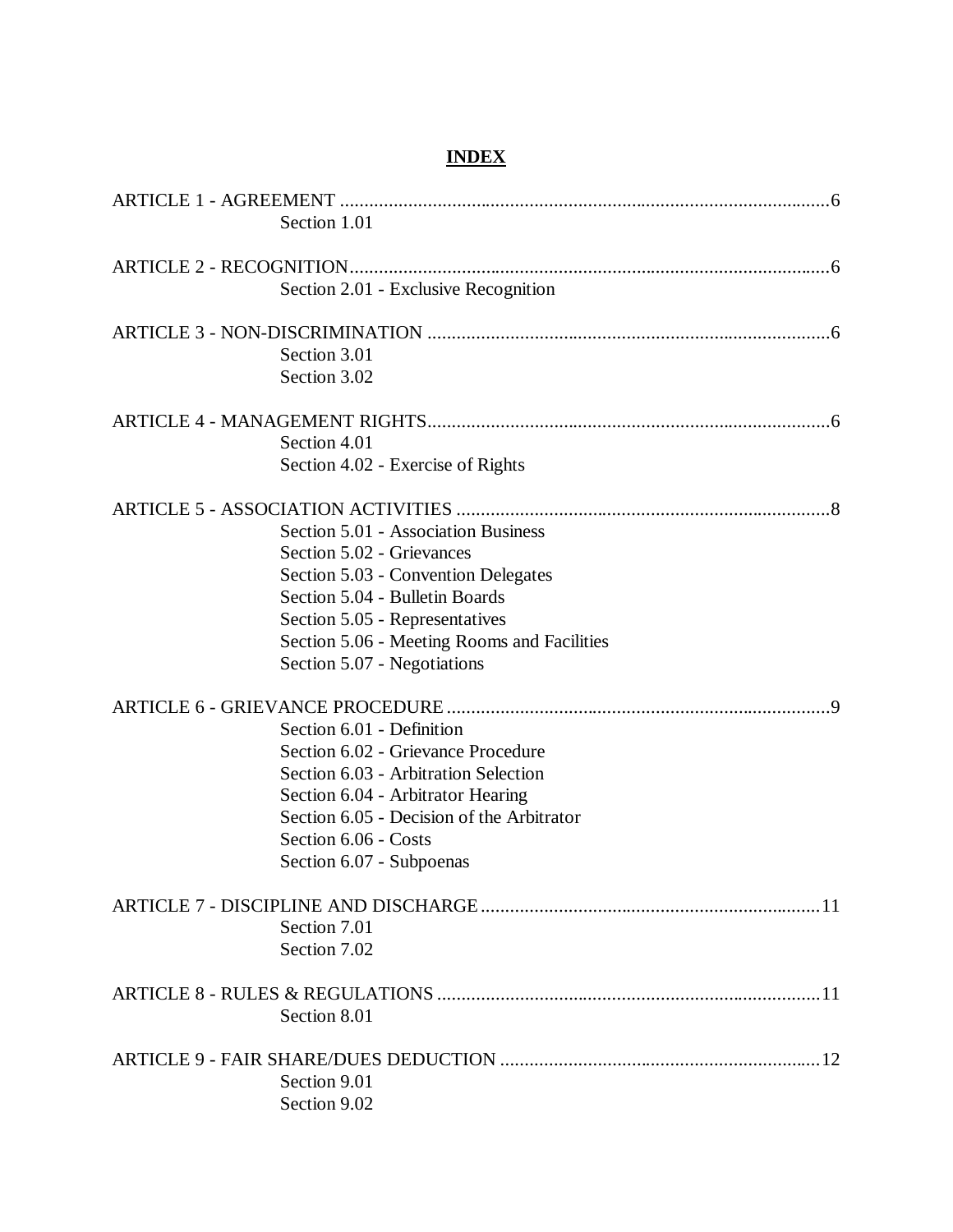| Section 9.03 - Deductions                  |    |
|--------------------------------------------|----|
| Section 9.04 - Hold Harmless               |    |
| Section 9.05 - Inadvertence or Error       |    |
| Section 9.06 - Disputes                    |    |
| Section 9.07 - Dues Deduction              |    |
|                                            |    |
| Section 10.01 - Full-time Definition       |    |
| Section 10.02 - Loss of Seniority          |    |
| Section 10.03 - Seniority Accrual          |    |
| Section 10.04 - List of Employees          |    |
| Section 10.05 - Work and Shift Assignments |    |
|                                            |    |
| Section 11.01                              |    |
|                                            |    |
| Section 12.01 - Posting                    |    |
| Section 12.02 - Procedure                  |    |
| Section 12.03 - Eligibility                |    |
| Section 12.04 - Selection                  |    |
| Section 12.05 - Probation                  |    |
| Section 12.06 - Successive Appointments    |    |
| Section 12.07                              |    |
| Section 12.08                              |    |
|                                            |    |
| Section 13.01 - Full-time Officer          |    |
| Section 13.02 - Dismissal                  |    |
| Section 13.03 - Promotions                 |    |
| ARTICLE 14 - WAGES AND HOURS OF WORK       | 16 |
| Section 14.01 - Wage Schedule              |    |
| Section 14.02 - Work Week Schedule         |    |
| Section 14.03 - Relief Time                |    |
|                                            |    |
| Section 15.01 - Daily and Weekly           |    |
| Section 15.02 - Overtime Distribution      |    |
| Section 15.03 - Additional Work            |    |
| Section 15.04 - Computation                |    |
| Section 15.05 - Call-In Time               |    |
| Section 15.06 - Overtime Work Required     |    |
| Section 15.07 - Compensatory Time          |    |
| Section 15.08 - Auxiliary Personnel        |    |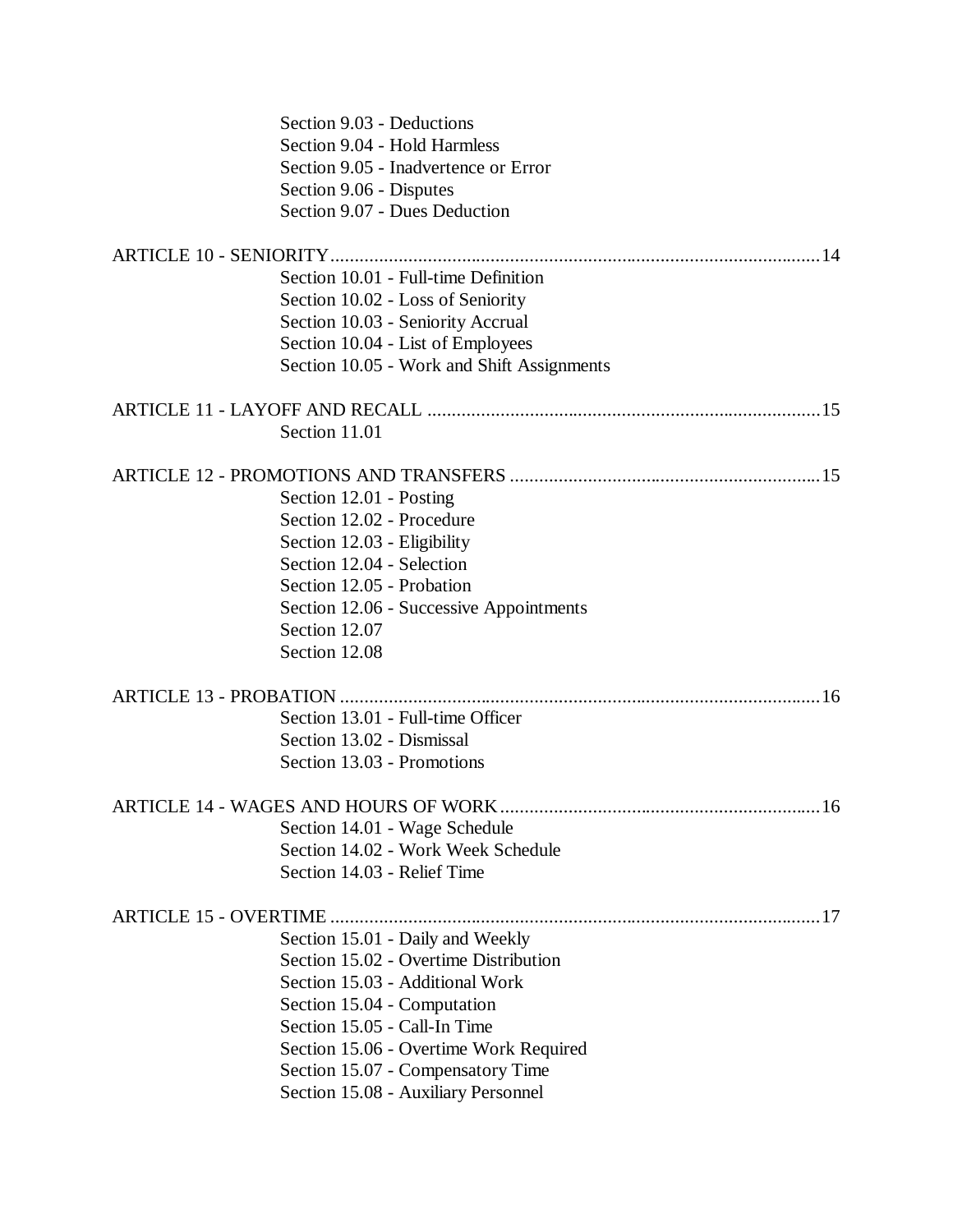| Section 16.01 - Uniforms                                |     |
|---------------------------------------------------------|-----|
| Section 16.02 - New Employees                           |     |
| Section 16.03 - Damage                                  |     |
| Section 16.04 - Uniform Allowance                       |     |
| Section 16.05 - Ballistic Vests                         |     |
|                                                         |     |
| Section 17.01                                           |     |
|                                                         |     |
| Section 18.01 - Plan                                    |     |
| Section 18.02 - Contribution                            |     |
|                                                         |     |
| Section 19.01 - Health Insurance Premium Contribution   |     |
| Section 19.02 - Change of Carrier                       |     |
| Section 19.03 - Retired Employees                       |     |
| Section 19.04 - Married Employees                       |     |
| Section 19.05 - Dental Insurance                        |     |
| Section 19.06 - Life Insurance                          |     |
| Section 19.07 - Professional Police Liability Insurance |     |
| Section 19.08 - Long Term Disability Insurance          |     |
| Section 19.09 – Insurance Trust                         |     |
| Section 19.10 - AFLAC                                   |     |
|                                                         |     |
| Section 20.01                                           |     |
|                                                         | 23  |
| Section 21.01 - Vacation Allotment                      |     |
| Section 21.02 - Vacation Eligibility                    |     |
| Section 21.03 - Vacation Selection                      |     |
| Section 21.04 - Vacation Day Increments                 |     |
| Section 21.05 - Rate of Pay                             |     |
| Section 21.06 - No Carry Over                           |     |
| Section 21.07 - Retiree Payout                          |     |
|                                                         | .25 |
| Section 22.01 - Holiday Allotment                       |     |
| Section 22.02 - Holiday Pay/Termination                 |     |
|                                                         | 26  |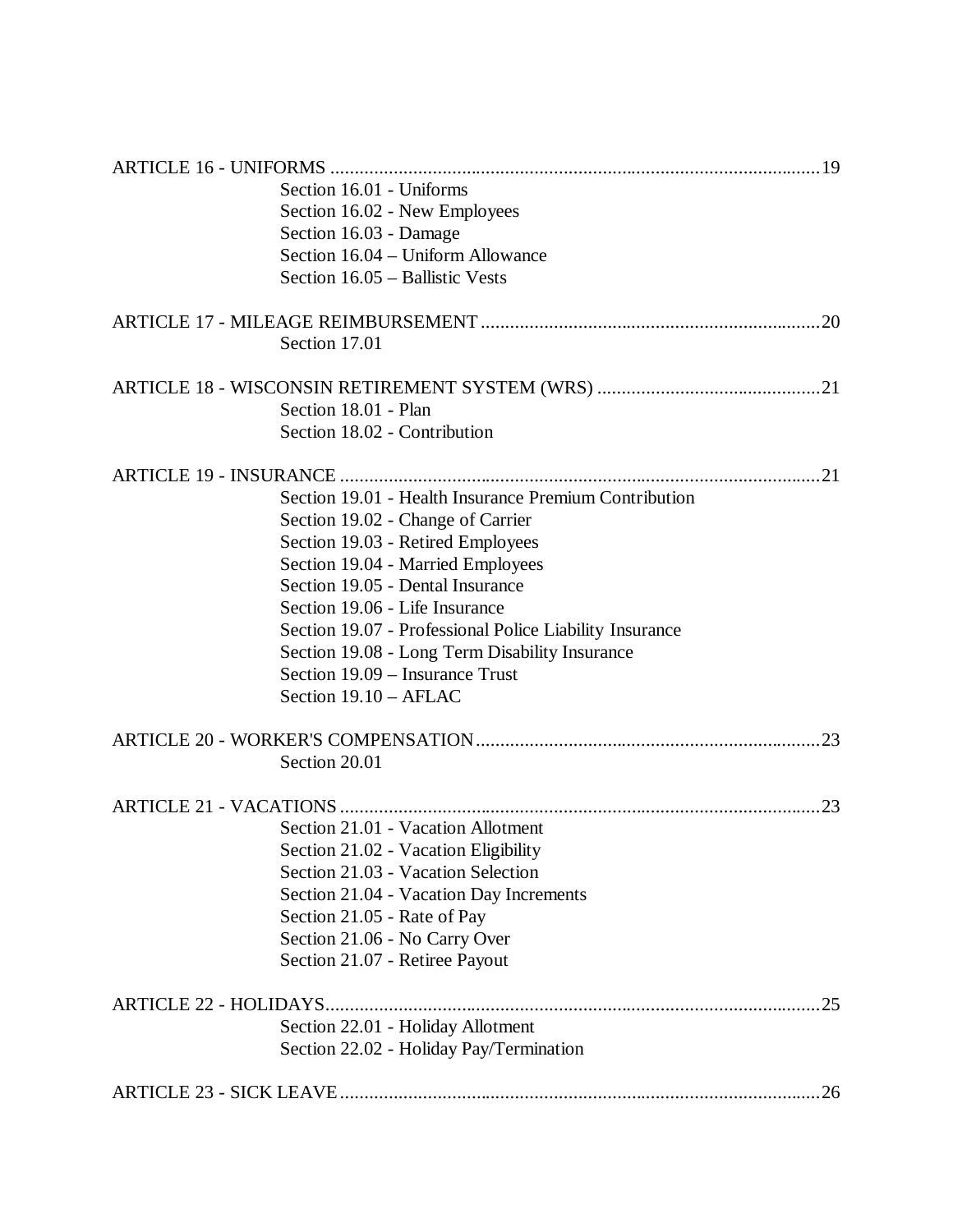| Section 23.01 - Annual Cumulative                 |
|---------------------------------------------------|
| Section 23.02 - Purpose                           |
| Section 23.03 - Notice                            |
| Section 23.04 - Regulation                        |
| Section 23.05 - Previously Accumulated Sick Leave |
| Section 23.06 - Extended Leave                    |
| Section 23.07 - Records                           |
| Section 23.08 - Sick Leave Conversion             |
|                                                   |
| Section 24.01 - Immediate Family of Employee      |
|                                                   |
| Section 25.01                                     |
|                                                   |
|                                                   |
| Section 26.01                                     |
|                                                   |
| Section 27.01 - Residency Requirement             |
|                                                   |
|                                                   |
| Section 28.01                                     |
|                                                   |
| Section 29.01 - Duration                          |
|                                                   |
|                                                   |
|                                                   |
|                                                   |
|                                                   |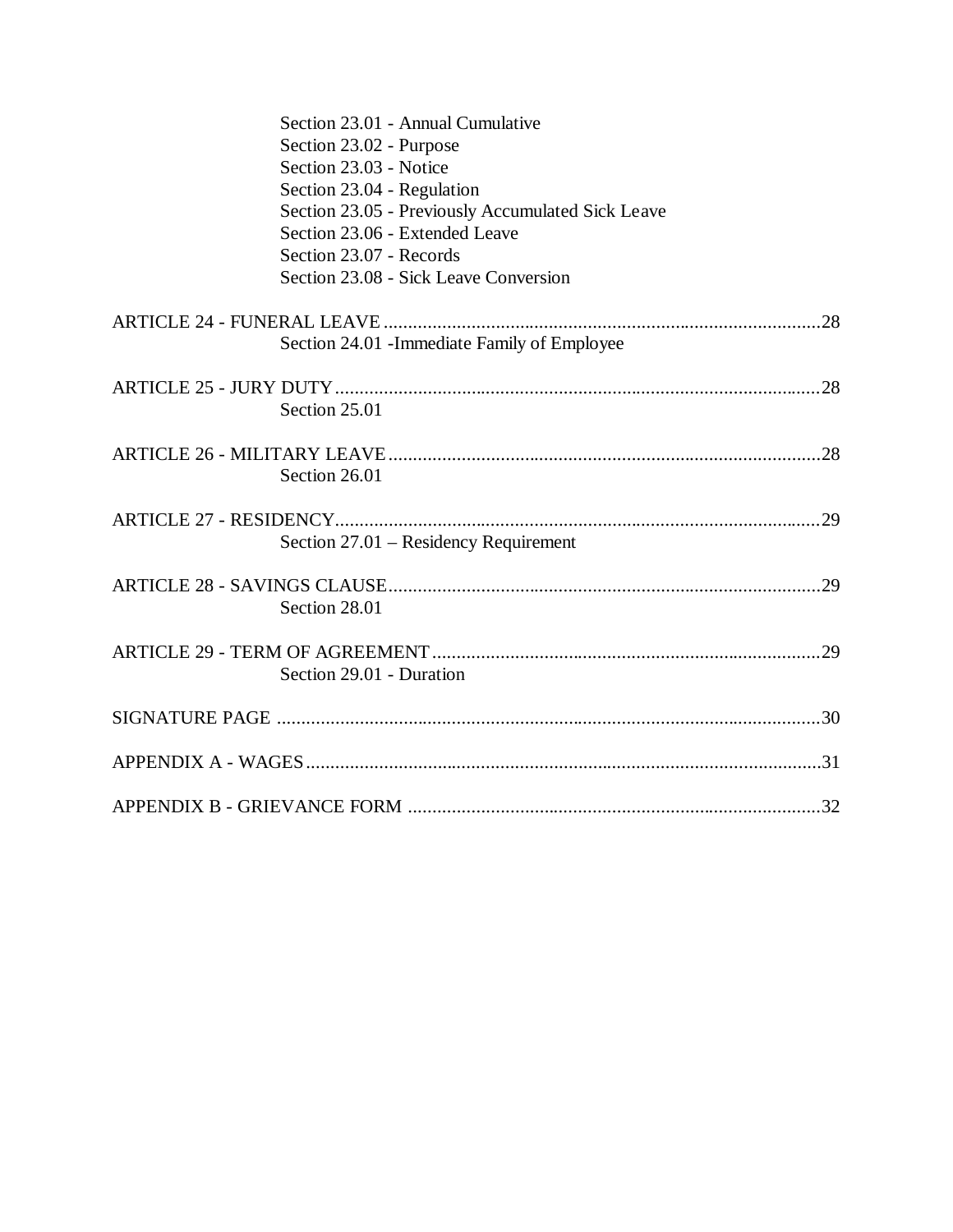## **ARTICLE 1 - AGREEMENT**

**Section 1.01:** THIS AGREEMENT is made and entered into at Slinger, Wisconsin, this 1st day of January, 2011, by and between the Village of Slinger hereinafter referred to as the "Village" or "Employer" and the Slinger Professional Police Officer's Association, Local 315 of the Labor Association of Wisconsin, Inc., hereinafter referred to as the "Association", pursuant to the applicable provisions of chapter 111 of the Wisconsin Statutes.

# **ARTICLE 2 - RECOGNITION**

**Section 2.01 - Exclusive Recognition:** The Village hereby recognizes the Labor Association of Wisconsin, Inc. as the sole and exclusive bargaining representative for all regular full-time and regular part-time employees of the Slinger Police Department having powers of arrest, excluding supervisory, managerial, and confidential employees.

#### **ARTICLE 3 - NON-DISCRIMINATION**

**Section 3.01:** Neither the Employer or the Association shall discriminate against any of the members of the bargaining unit during the tenure of their employment because of race, creed, religion, color, sex, national origin, marital status, handicap or age, as provided by law.

**Section 3.02:** All references to employees in the male or female gender shall be interchangeable where applicable.

# **ARTICLE 4 - MANAGEMENT RIGHTS**

**Section 4.01:** The Slinger Village Board possesses the sole right to operate the Village of Slinger and all management rights repose in it. These rights include, but are not limited to, the following:

- A. To direct all operations of the Village of Slinger;
- B. To establish reasonable work rules and regulations for the conduct of its business;
- C. To hire, promote, transfer, lay off, schedule and assign employees in positions within the Village of Slinger municipal government;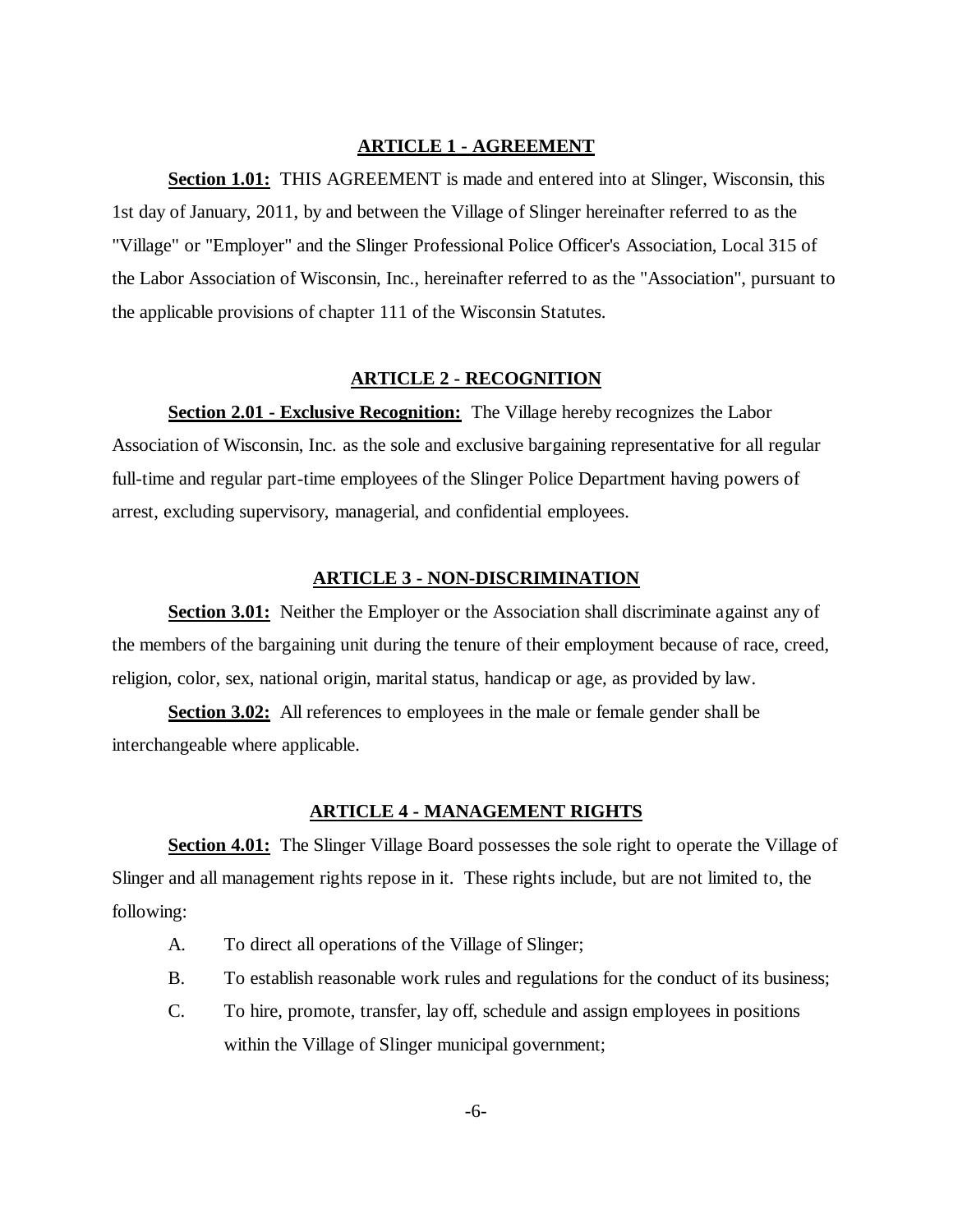- D. To suspend, demote, discharge and take other disciplinary action against nonprobationary employees for just cause;
- E. To relieve employees from their duties because of lack of work or other legitimate reason.
- F. To determine the size and composition of the work force, and determine the work to be performed by the work force and each employee; to determine the competence and qualifications of employees;
- G. To establish the number of shifts, hours of work and work schedules and to schedule overtime work when required;
- H. To maintain efficiency of Village of Slinger municipal operations;
- I. To take whatever action is necessary to comply with State or Federal law;
- J. To create, modify, or eliminate positions or departments and to introduce new or improved operations, work practices, methods or facilities;
- K. To change existing methods or facilities;
- L. To determine the kinds and amounts of services to be performed as pertains to Village of Slinger municipal operations; and the number and kind of classifications to perform such services;
- M. To contract out for goods or services provided that no bargaining unit employee will be laid off or suffer a reduction in hours as a result of contracting or subcontracting;
- N. To take whatever action is necessary to carry out the functions of the Village of Slinger in situations of emergency.

Nothing contained in this Article shall be construed as divesting an employee of any right granted elsewhere in this Agreement or the Wisconsin Statutes.

**Section 4.02 - Exercise of Rights**. The Employer agrees that it will exercise the rights enumerated above in a reasonable manner.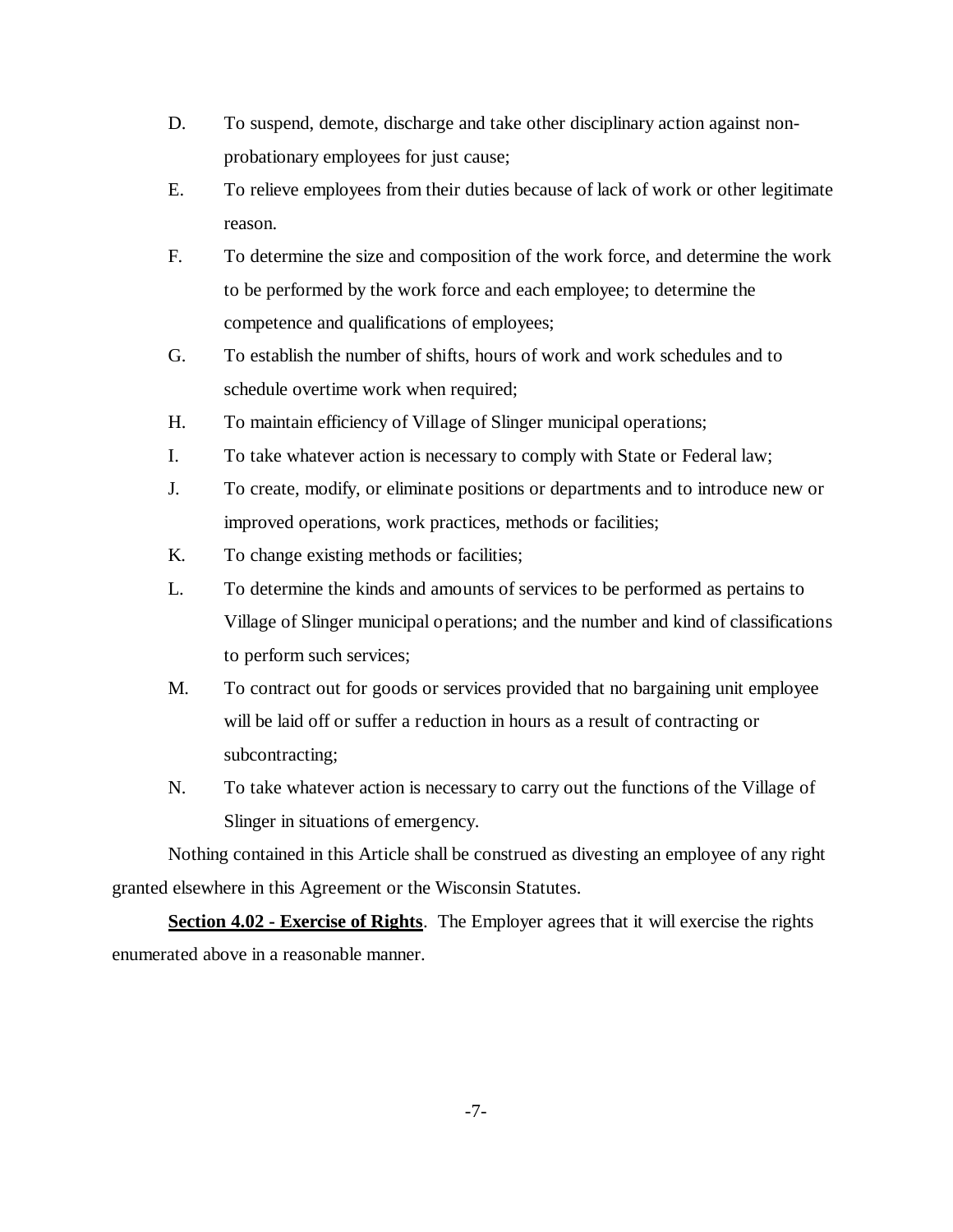# **ARTICLE 5 - ASSOCIATION ACTIVITIES**

**Section 5.01 - Association Business**. The Association agrees to conduct its business off the job except as herein provided. In no event will Association activities interrupt the Village's normal operations. This Article does not prevent an Association Representative from presenting any grievance in accordance with the procedures outlined in this Agreement, nor prevent certain routine, reasonable business such as the posting of the Association notices and bulletins.

**Section 5.02 - Grievances**: The Village hereby agrees that time spent in the presentation of grievances during regular working hours shall not be deducted from the pay of delegated employee representatives of the Association. Only those employees who are reasonably necessary for presentation of a grievant's case will participate in grievance arbitration hearings. After employees are excused from an arbitration hearing, they will return to work.

**Section 5.03 - Convention Delegates**: One (1) delegate will be allowed leave without pay, not to exceed one (1) day in any one (1) year, in order to attend a convention, conference or seminar.

**Section 5.04 - Bulletin Boards**: The Village agrees to provide and allow the use of bulletin board or posting space in convenient areas in the work locations, provided however, that bulletin space shall be used only for Association business such as notices of Association meetings, elections and results, rulings or policies, reports on social activities.

**Section 5.05 - Representatives:** Representatives of the Association having business with the officers or individual members of the Association, may confer with such officers or members during the course of the work day for reasonable periods of time, provided that notice is first given to the Chief of Police, or his designee, and normal Village operations are not disrupted.

**Section 5.06 - Meeting Rooms and Facilities**: The Association may use the Village meeting room at the Village Hall, without charge, for Association business under the guidelines established by the Village Board. Association meetings will not be conducted at any other Village facility.

**Section 5.07 - Negotiations**: When collective bargaining is scheduled during regular working hours by the Village, authorized representatives of the Association Bargaining

-8-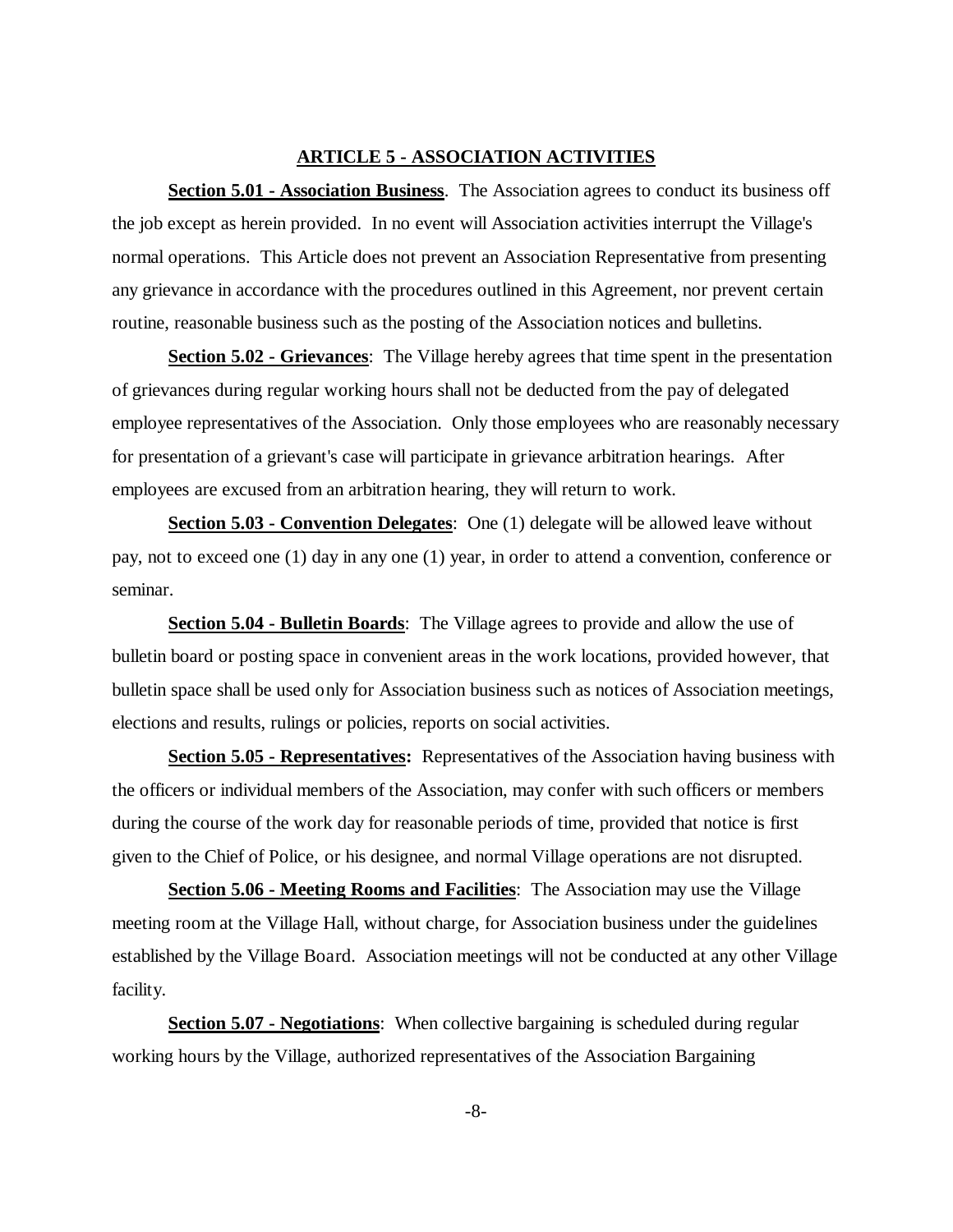Committee, not to exceed one (1) full-time employee, unless the Village agrees to allow additional members to attend, will suffer no loss in wages or benefits for time spent in collective bargaining.

# **ARTICLE 6 - GRIEVANCE PROCEDURE**

**Section 6.01 - Definitions:** A grievance is a claim based upon the interpretation, meaning or application of any of the provisions of this Agreement. The Association or an employee may be a grievant.

## **Section 6.02 - Grievance Procedure:**

- A. All times set forth in this Article are working days and are exclusive of Saturdays, Sundays and any holiday recognized by this Agreement. All time requirements set forth in this Article may be waived or extended by mutual agreement of the parties.
- B. If the Village fails to respond within the allotted time limits as set forth below the grievance is to be deemed denied and the Association may move the grievance to the next step. The failure of an employee or the Association to file or appeal the grievance in a timely manner shall be deemed a withdrawal of the grievance.
- C. All decisions respective to written grievances will be in writing and shall be transmitted to the aggrieved and to the Association.

D. Grievances will be presented using the form in Appendix B.

E. The grievance procedure shall consist of the four (4) steps hereinafter set forth.

**Step I:** In the event of a grievance, the employee shall perform his assigned duties and grieve the complaint later. The aggrieved Officer, and/or the Association, shall present the grievance in writing to the Chief of Police, within ten (10) working days of the incident or within ten (10) working days of his securing knowledge thereof. Thereafter, the Chief shall present a written answer within ten (10) working days.

**Step 2:** If no satisfactory resolution is reached at Step 1, within ten (10) working days after receipt of the written decision of the Chief of Police, or last date due, the matter shall be presented in writing to the Village Administrator. The Village Administrator, within ten (10) working days of receipt of the grievance, will schedule a conference with the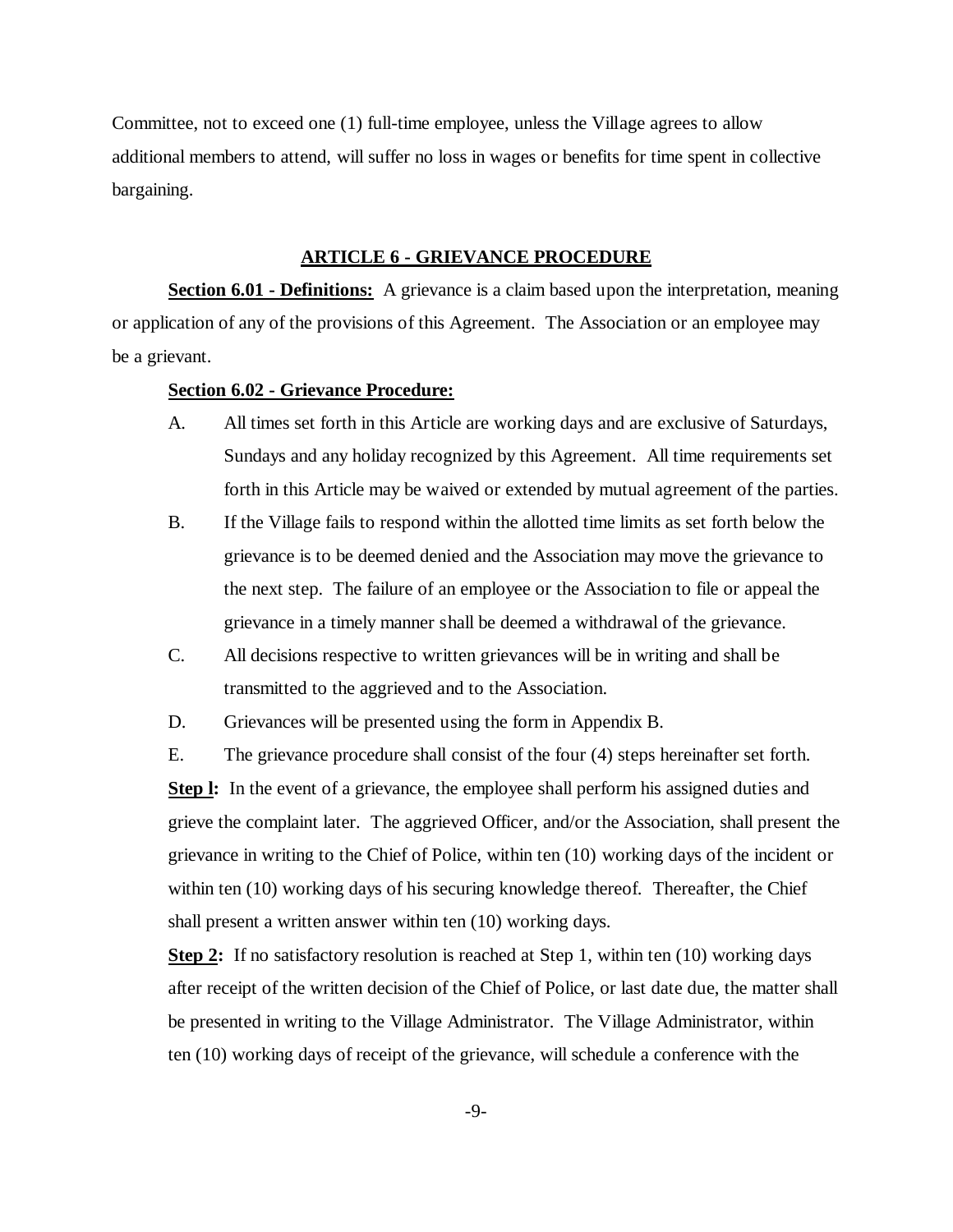grievant and his or her representative, at a mutually agreeable time, to review the grievance. The Village Administrator will issue a written decision within ten (10) working days after the conference.

**Step 3:** If no satisfactory resolution is reached at Step 2, the matter shall be presented to the Village Board within ten (10) working days of receipt of the answer in Step 2, or last date due, for consideration. The grievance will be reviewed by the Village Board in the course of the next regularly scheduled meeting of the Board or a special meeting called for this purpose. At the Board meeting, the grievance shall be presented by the grievant and/or his/her representative if they are available. The Board will render a decision in writing within ten (10) working days after such meeting.

**Step 4:** If the grievance is not settled in Step 3, the Association shall, within ten (10) working days from the receipt of the answer in Step 3 or the last date due, notify the Village Administrator, in writing, of the Association's intent to proceed to arbitration.

# **Section 6.03 - Arbitration Selection**:

The parties agree to file a joint request to the WERC seeking a panel of five (5) staff members to act as an impartial arbitrator. The order of striking names shall be determined by a coin toss.

**Section 6.04 - Arbitration Hearing**: The arbitrator selected shall meet with the parties at a mutually agreeable date to hear testimony and review the evidence relating to the grievance. Upon completion of this review and hearing, the arbitrator shall render a decision to both the Village Board and the Association which shall be final and binding upon both parties. The arbitrator shall have initial authority to determine whether or not the dispute is arbitrable. Once it is determined that the dispute is arbitrable, the arbitrator shall proceed in accordance with this article to determine the merits of the dispute submitted to arbitration.

**Section 6.05 - Decision of the Arbitrator**: The decision of the arbitrator shall be limited to the subject matter of the grievance and shall be restricted solely to the interpretation, meaning or application of the contract provisions alleged to have been violated.

**Section 6.06 - Costs**: The cost of the arbitrator shall be shared equally by the parties. Each party shall bear its own costs for preparation and representation at the grievance hearing.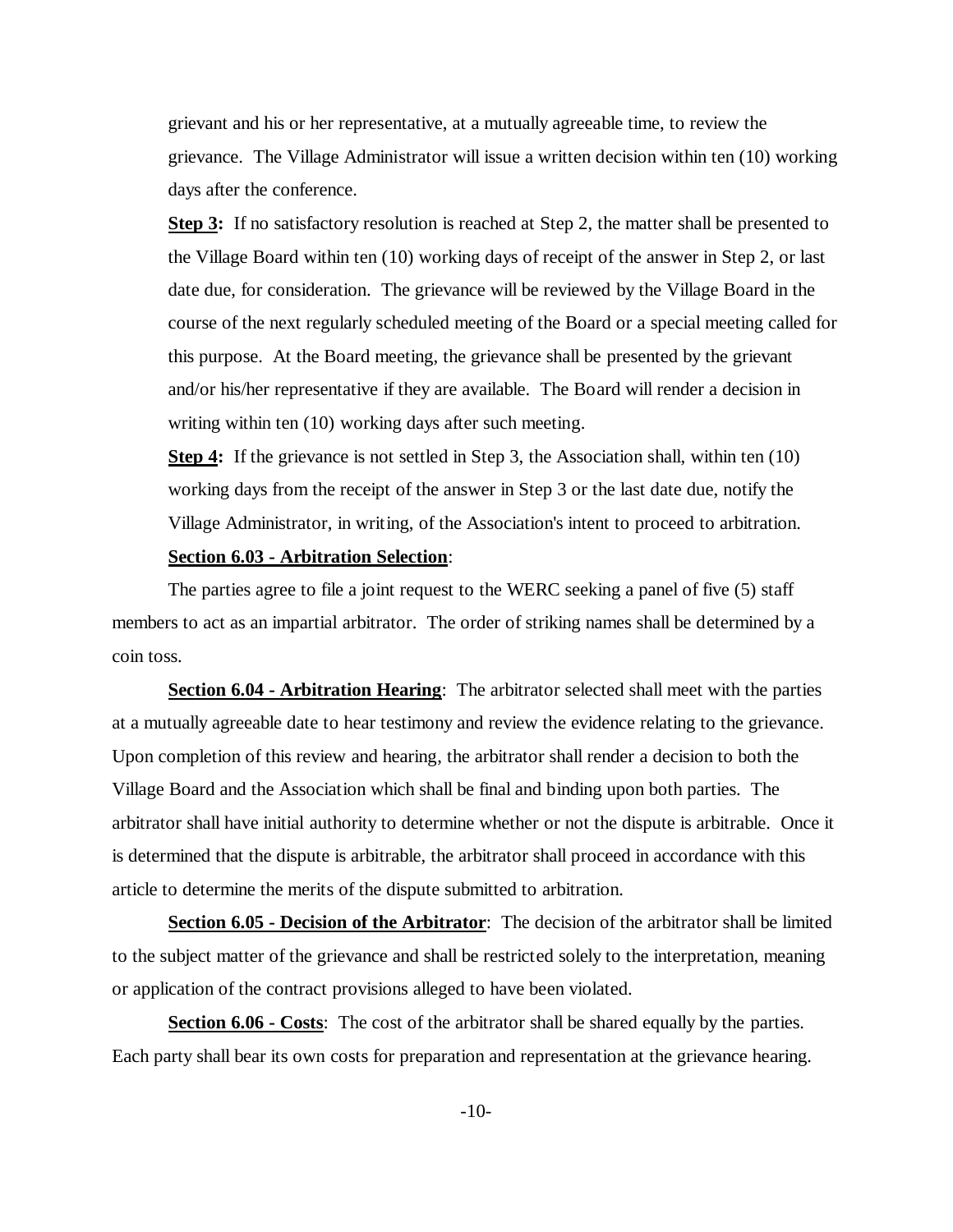However, when the parties agree to preparation of an arbitration hearing transcript, the parties will share equally all costs and expenses incurred through preparation of the transcript. Except as provided in Section 6.07 below, time spent by employees in testifying or in participating at the grievance hearing will not be paid by the Village Board.

**Section 6.07 - Subpoenas:** If the Association determines that it is necessary to subpoena employees, other than the grievant, to testify in the course of the arbitration hearing, the parties will attempt to schedule the arbitration hearing in order that employee witnesses may testify during non-working hours. If it is not possible to schedule the grievance hearing so that employees may testify during non-working hours, employees will not suffer a loss of compensation for time spent in the course of testifying during the arbitration hearing, or otherwise participating in the hearing as required by the arbitrator. Employees will return to work upon being excused from an arbitration hearing during a regular work shift.

# **ARTICLE 7 - DISCIPLINE AND DISCHARGE**

**Section 7.01:** The Village has the right to discipline or discharge non-probationary employees for just cause. Whenever an employee has reason to believe that discipline may result from a meeting with a superior they shall have the right to have an Association Representative present if they so choose.

**Section 7.02:** Disciplinary actions that are subject to Section 62.13 of the Wisconsin Statutes will be excluded from the grievance and arbitration provisions.

## **ARTICLE 8 - RULES AND REGULATIONS**

**Section 8.01:** The Village has the right to promulgate reasonable rules and regulations provided that the rules and regulations which are mandatory subjects of bargaining or impact on mandatory subjects of bargaining shall be provided to the Association at least ten (10) days prior to implementation.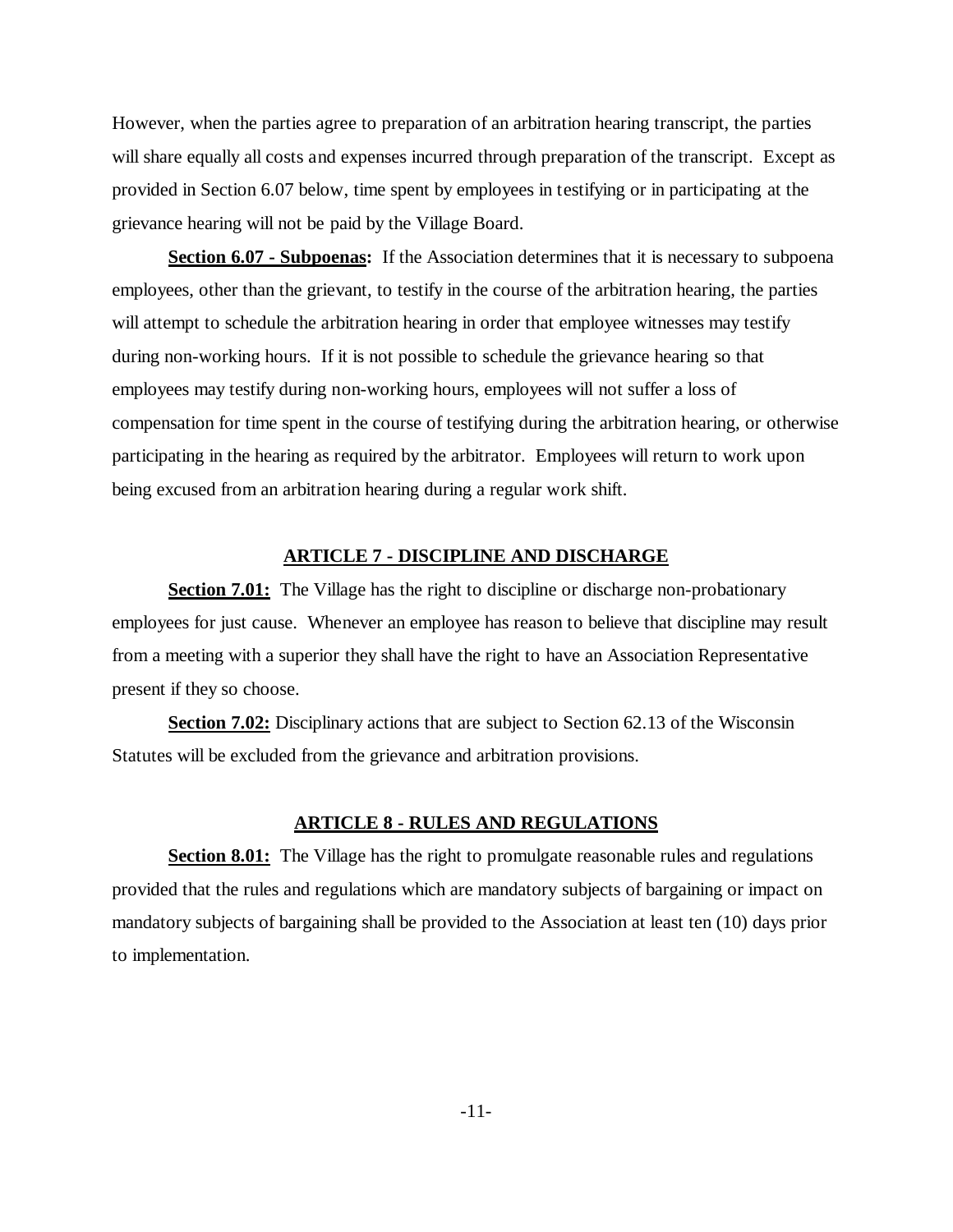#### **ARTICLE 9 - FAIR SHARE/DUES DEDUCTION**

**Section 9.01:** Membership in the Association is not compulsory. An employee may join the Association, and maintain membership therein, consistent with its constitution and by-laws. No employee will be denied membership because of race, creed, religion, sex, color, national origin, handicap, age, or Association activities. This article is subject to the duty of the Wisconsin Employment Relations Commission (WERC) to suspend the application of this Article whenever the WERC finds that the Association has denied an employee membership for any of the above reasons.

**Section 9.02:** The Association will represent all of the employees in the bargaining unit, members and non-members, fairly and equally. Therefore, all employees shall pay their proportionate share of the costs of negotiating and administering the collective bargaining agreement as certified by the Association. The Association agrees that it will only certify such fair share amounts as authorized by law and shall, where required, provide an internal mechanism through which employees may challenge the fair share amount consistent with the law and, where appropriate, receive a refund of monies deducted under this Article.

**Section 9.03 - Deductions:** The Employer agrees that on the first paycheck of every month it will deduct from the earnings of all employees in the collective bargaining unit covered by this agreement, the amount of money certified by the Association as being the fair share fee uniformly required of all employees. Changes in the amount of the fair share fee to be deducted shall be certified by the Association thirty (30) days before the effective date of the change. Deductions shall be made each month, and the total of such deductions shall be paid to the Association. New employees shall be required to pay fair share on the first paycheck in the month following thirty (30) calendar days of employment.

**Section 9.04 - Hold Harmless:** The Association shall indemnify and save the Employer harmless to the extent that the Association will defend the Employer against any claim made by an employee that arises out of the Employer's compliance with this Fair Share Agreement. Provided, however, the Association shall only be liable and obligated to defend the Employer if the Association has exclusive authority to direct and manage such defense.

-12-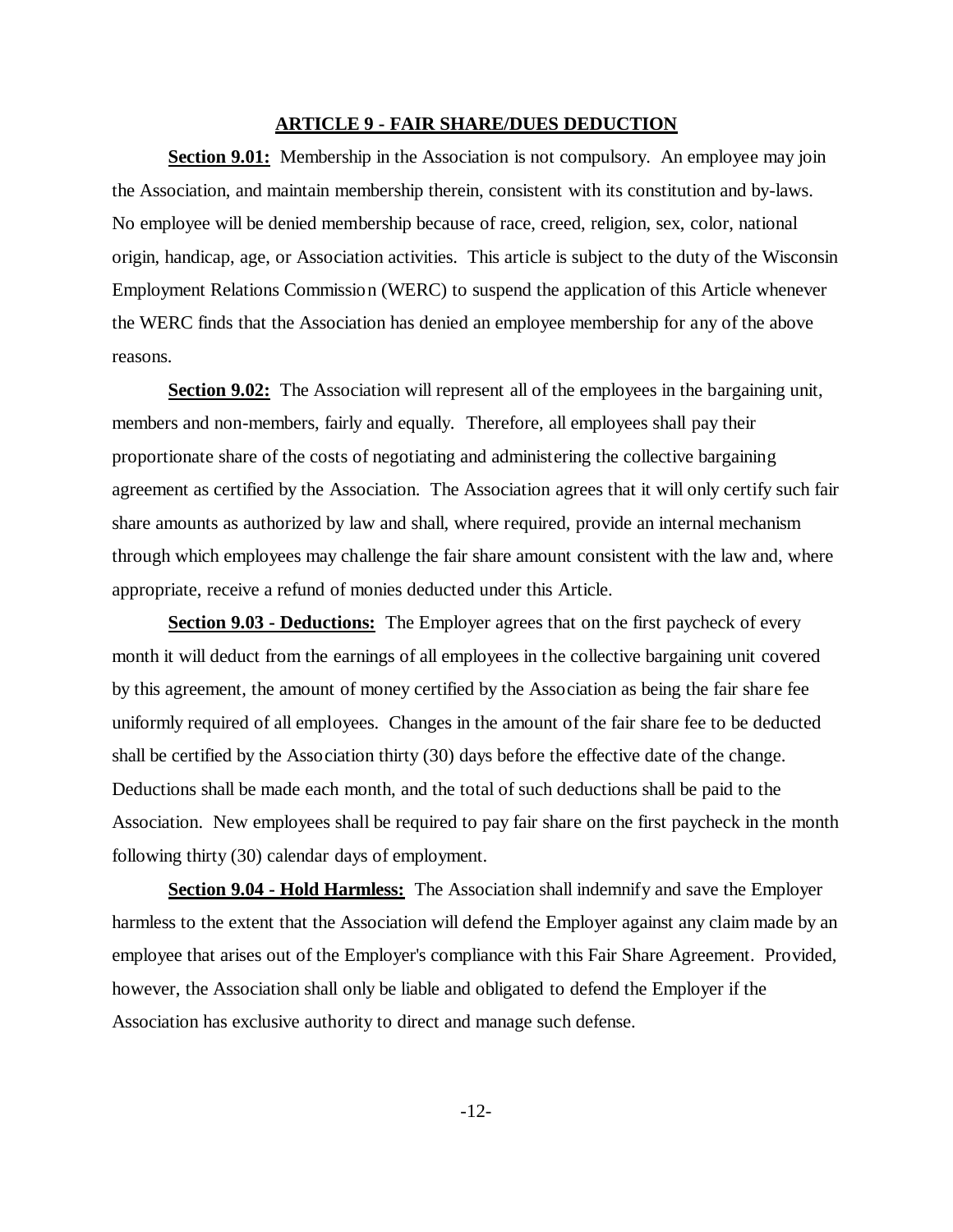**Section 9.05 - Inadvertence or Error.** If, through inadvertence or error, the Village of Slinger fails or neglects to make a deduction which is properly due or owing from an employee's paycheck, such deduction shall be made from the next paycheck of the employee and submitted to the collective bargaining representative.

**Section 9.06 - Disputes:** The Association shall provide employees who are not members of the Association with an internal mechanism which will allow an employee to challenge the certified fair share amount. An employee shall receive a rebate of any monies improperly collected by the Association. The Association will, to the extent required by state or federal law, place in an interest bearing escrow account, any disputed fair share amount until a settlement has been reached by the parties or a determination has been made by an impartial umpire designated by the WERC.

**Section 9.07 - Dues Deduction:** The Village agrees to deduct monthly dues from the pay of employees who individually sign voluntary check-off authorization forms supplied by the Association which shall include the following statement:

I, the undersigned, hereby authorize the Village to deduct Association dues from each paycheck every month and direct that such amount so deducted be sent to the Treasurer of the Association for and on my behalf. The authorization shall be irrevocable and shall automatically renew itself for successive years unless I give 30 days written notice to the Village and the Association of my desire to change the amount or revoke the dues deduction at the end of such 30 day period or at the end of such year.

Name: Date \_\_\_\_\_\_\_\_\_\_\_\_\_\_\_\_\_ Witness: Date

The Village agrees to deduct the appropriate amount from the paycheck of each employee requesting such deduction on a monthly basis following receipt of the above enumerated statement and shall remit the total of such deductions to the Treasurer of the Association within ten (10) days of the date such deductions were made with a list of the names of employees that the deductions were taken from. Any changes in the amount to be deducted shall be certified to the Village by the Treasurer of the Association at least thirty (30) days prior to the effective date of such change.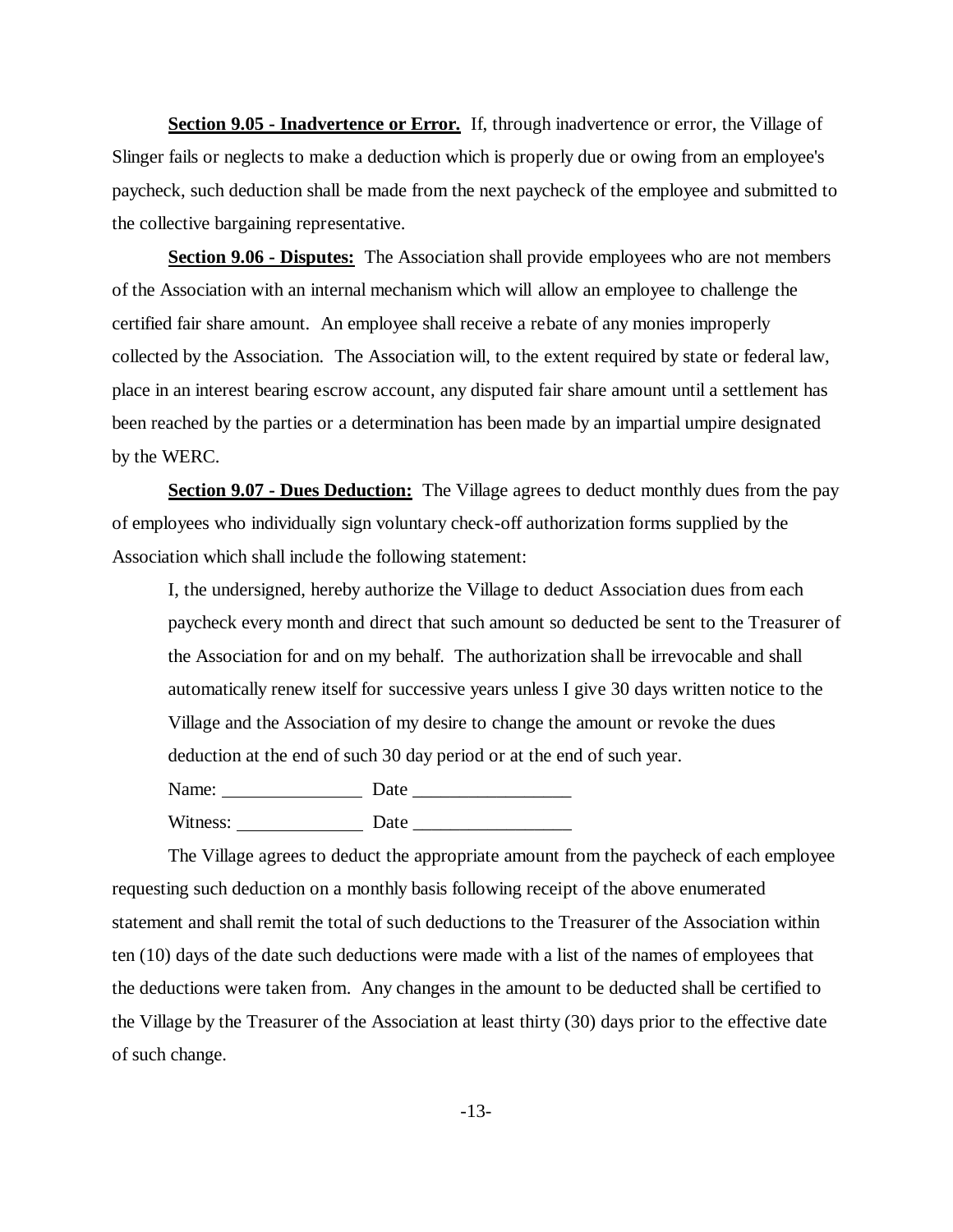# **ARTICLE 10 - SENIORITY**

**Section 10.01 - Full-Time Definition:** Full-time employees shall attain seniority from the last date of hire. If more than one employee is hired or promoted on the same date, seniority among such employees shall be based on eligibility list placement.

**Section 10.02 - Loss of Seniority**: The employment relationship shall be broken and terminated if an employee:

- A. Quits;
- B. Is discharged for just cause;
- C. Is absent from work for three (3) consecutive working days without notification to and approved by the Employer unless unable to notify for physical or other reasonable excuse;
- D. Fails to indicate his or her intent to report to work within three (3) working days after having received notice of recall by certified mail, unless the employee involved has both notified the Employer and received approval by the Employer, or unless the employee is unable to notify the Employer for physical reasons or other reasonable excuse. The time limit contained herein may be extended by mutual agreement;
- E. Fails to report to work within three (3) days after termination of a leave of absence. The time limit contained herein may be extended by mutual agreement;
- F. Is retired;
- G. Is on layoff for more than two (2) years.

**Section 10.03 - Seniority Accrual**: Seniority shall continue to accrue during periods of any paid leave or approved leave of absence and for a period of up to two (2) years while an employee is on layoff.

**Section 10.04 - List of Employees**: The Village shall annually submit to the Association, a list of employees in the Police Department arranged in order of their seniority.

**Section 10.05 – Seniority and Work and Shift Assignments**. The Chief of Police shall post the shift assignments that are available for the forthcoming year no later than October 1<sup>st</sup> of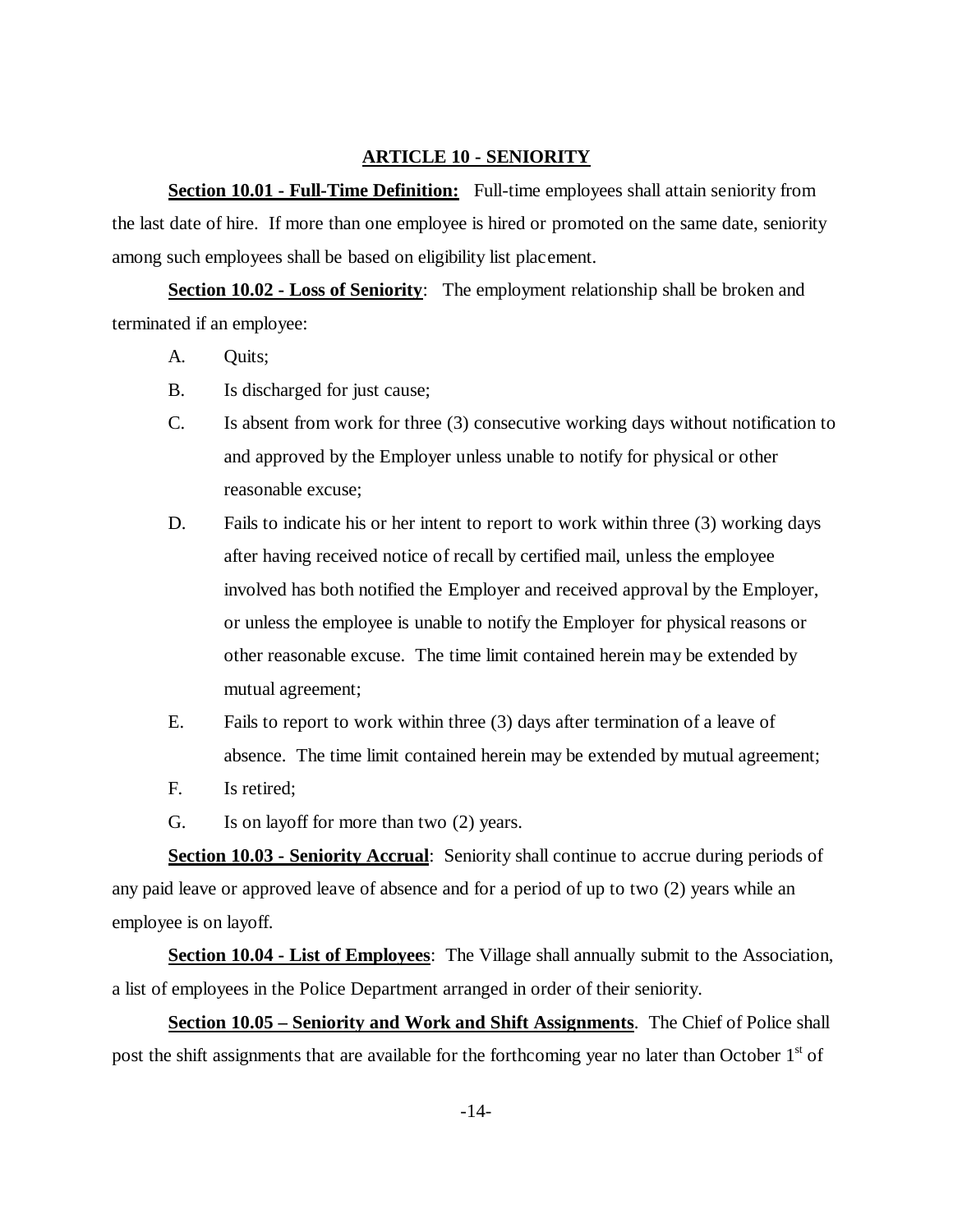each year. Choice of shift assignments for full-time officers shall be made on the basis of seniority. This process will start with the most senior officer and will follow by seniority. Each officer will have five (5) days to make their selection, passing the selection sheet onto the next senior officer when they are done. If an officer does not have the shift pick made by 4:00PM on the  $5<sup>th</sup>$  day, that officer drops to the bottom of the shift selection list. The process will repeat itself until the last officer has made the selection. The selection process can be expedited should officers make their pick faster than the allotted five (5) days allowed. The Chief of Police will post the shift assignments no later than December  $1<sup>st</sup>$  of each year.

# **ARTICLE 11 - LAYOFF AND RECALL**

**Section 11.01:** Layoffs and recalls shall be governed in accordance with Section 62.13 (5m), of the Wisconsin Statutes.

# **ARTICLE 12 - PROMOTIONS AND TRANSFERS**

**Section 12.01 - Posting**: When the Village Board decides to fill a vacancy caused by retirement or termination of an incumbent employee, the creation of a new position or for whatever reason, the job vacancy will be announced to all employees through job posting.

**Section 12.02 - Procedure**: Job vacancies shall be posted on bulletin boards in convenient locations for at least five (5) work days in overlapping weeks. The job posting shall set forth the job title, work location, scheduled hours, rate of pay and a brief description of the job requirements and qualifications required and desired.

**Section 12.03 - Eligibility**: Whenever a vacancy occurs or a new position is created within the bargaining unit above the rank of Patrol Officer, any full time officer may apply, provided the officer has a minimum of three (3) consecutive years of service as a Village of Slinger Police Officer and has a college degree. (Associate degree in Police Science or a higher degree in a related field).

**Section 12.04 - Selection**: The employee who is most qualified will be promoted or appointed to the vacant position.

**Section 12.05 - Probation**: The employee selected or appointed to the job vacancy will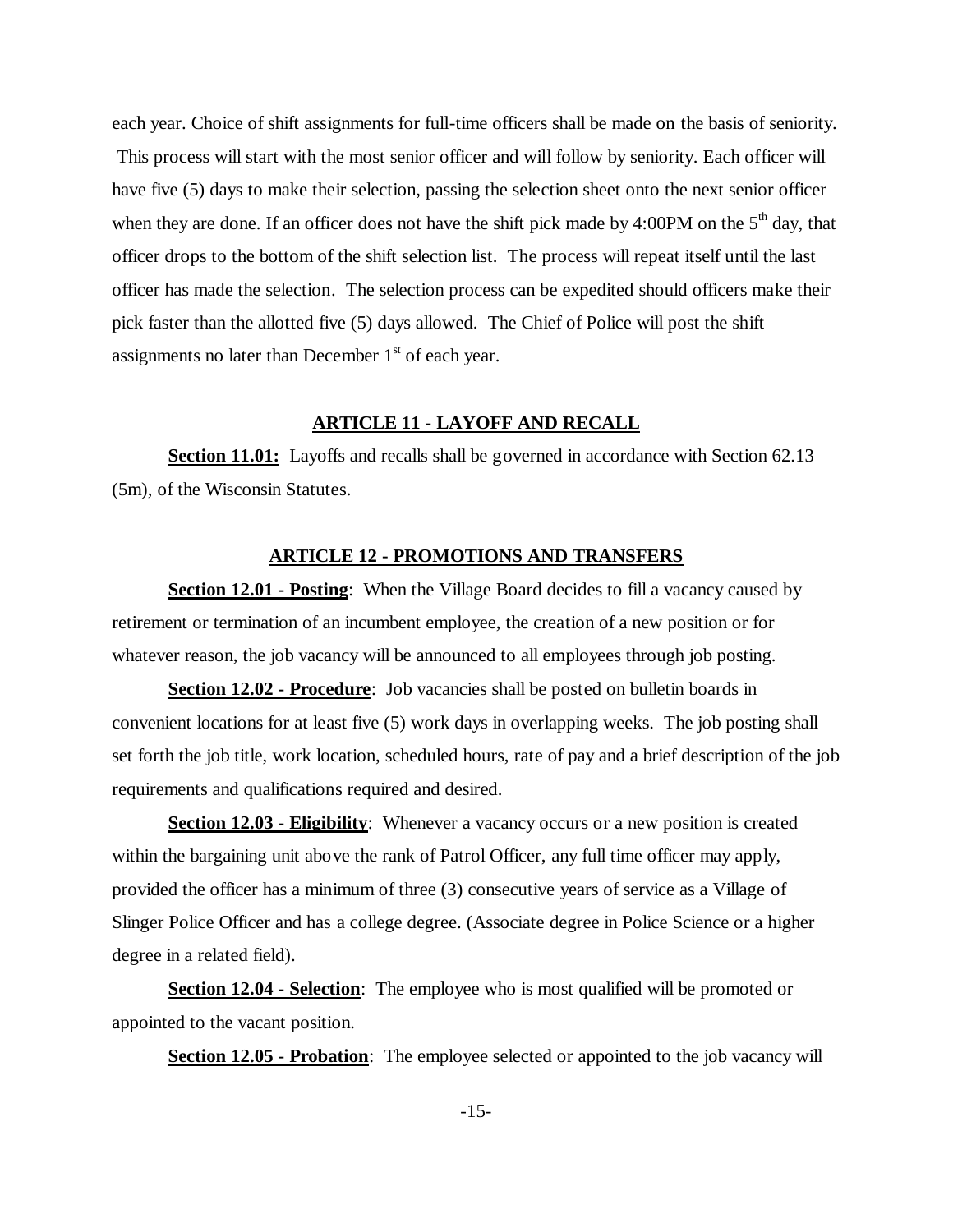be appointed on a probationary basis for a period not to exceed one hundred-eighty (180) days. Should the Village Police Committee determine that the employee is not qualified within said period, the employee will be reappointed to his or her former position at his or her former rate of pay with no loss in other benefits. A determination by the Village Police Committee during the probationary period that the employee is not qualified, is not subject to the grievance and arbitration procedure.

**Section 12.06 - Successive Appointments**: If during the probationary period the employee is determined to be unqualified, the Police Committee will promote or appoint the next most qualified employee who signed the posting as outlined above. This procedure will continue until the position is filled.

**Section 12.07**: The eligibility list created as a result of the above testing shall stay in existence for a period of one (1) year from the date it is established and any vacancies which occur during that period shall utilize the list.

**Section 12.08**: Vacancies that occur shall be filled within ninety (90) days of the date that the promotional procedure list is created.

### **ARTICLE 13 - PROBATION**

**Section 13.01 - Full-time Officer:** The probation period for all new full-time officers shall be one (l) year.

**Section 13.02 - Dismissal:** During the initial probationary period for a new hire, the employee will be subject to dismissal without recourse to the grievance procedure.

**Section 13.03 - Promotions:** The probationary period for any employee promoted to a rank higher than the rank of Patrol Officer shall be six (6) months. Any promoted employee shall, during his probationary period, have the right to return to their former position and work cycle without loss of benefits and/or wages as paid prior to the promotion.

#### **ARTICLE 14 - WAGES AND HOURS OF WORK**

**Section 14.01 - Wage Schedule:** The classification and wage schedule shall be made a part of this agreement and is attached hereto as Appendix "A".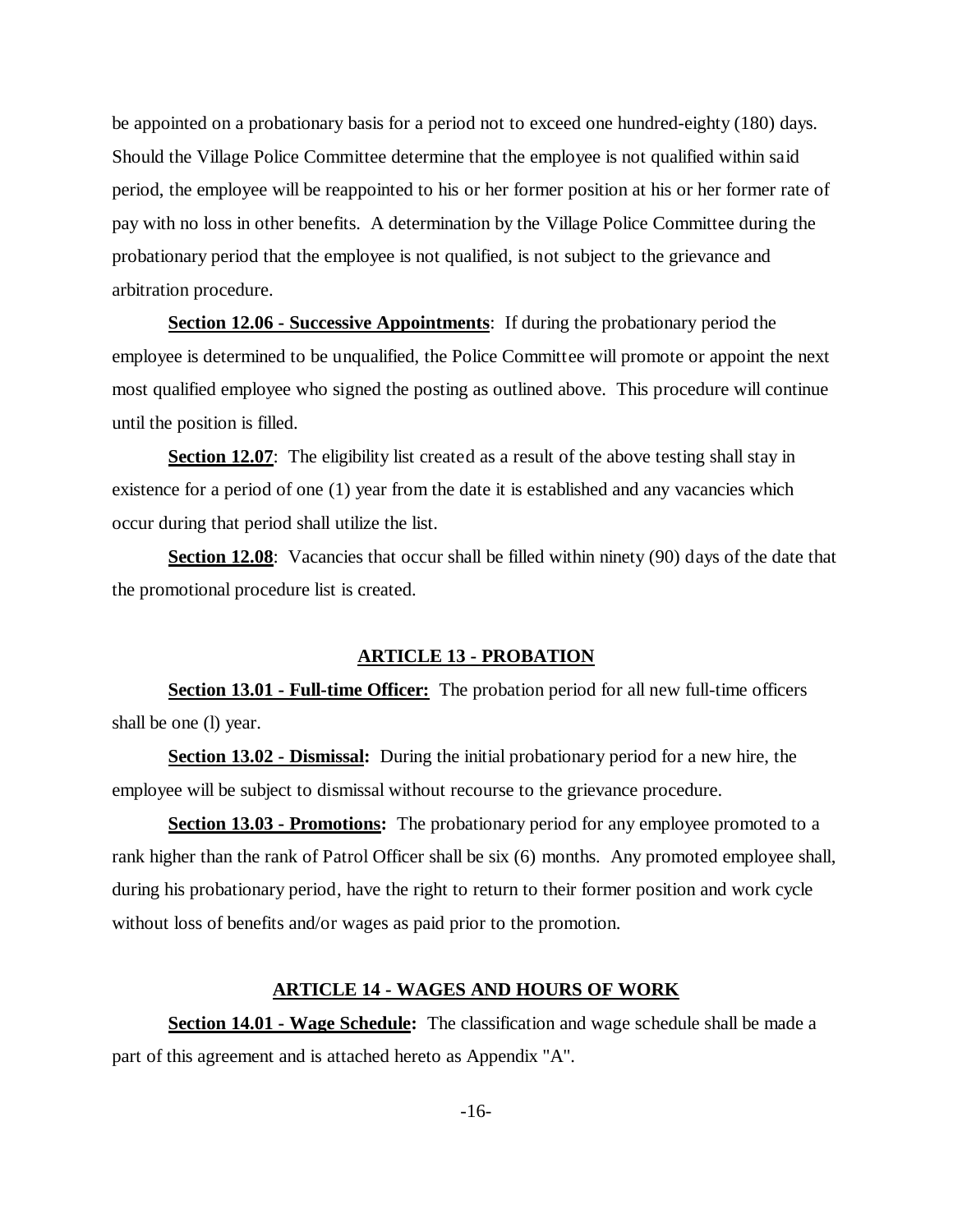**Section 14.02 - Work Week Schedule:** Employees will work a repetitive schedule as follows: Six (6) consecutive days on duty followed by three (3) consecutive days off duty, then repeating the cycle. A normal work day shall consist of an 8.5 hour shift. A normal work week shall average 39.75 hours based on a fifty-two (52) week year.

**Section 14.03 - Relief Time:** All employees shall receive a thirty (30) minute paid lunch break during his tour of duty, which will be taken at staggered times. In the event of an emergency situation which requires the presence of an employee on his lunch break, that employee will respond immediately to that situation and upon completion, may return to use any outstanding time.

# **ARTICLE 15 - OVERTIME**

**Section 15.01 - Daily and Weekly:** All work performed outside the normal work day and work week shall constitute overtime and shall be paid at the rate of time and one-half  $(1-1/2)$ . All hours worked in excess of eight and one-half (8-1/2) hours in a day shall be paid at the rate of time and one-half  $(1-1/2)$ .

**Section 15.02 - Overtime Distribution:** When the Chief of Police or designee elects to have overtime work performed by full-time employees, the work will be offered to the most senior employee who is qualified to perform the available work. The overtime will be offered to full-time employees who are off duty and who will be able to work the overtime without working two (2) consecutive shifts. If no full-time employees volunteer for the overtime, then the least senior full-time employee shall be ordered in.

**Section 15.03 - Additional Work:** When additional work becomes available, bargaining unit employees, if qualified, shall be given the opportunity to perform such work before nonbargaining unit employees. This section is inapplicable to work performed by the Chief of Police.

**Section 15.04 - Computation:** For the purpose of computing overtime pay, all hours paid shall be considered hours worked.

**Section 15.05 - Call-in Time:** An officer, who is called in to work outside his normal work shift, shall be entitled to at least two  $(2)$  hours pay at time and one-half  $(1-1/2)$  for all time worked, whichever is greater. An officer shall not be entitled to the two (2) hour minimum when

-17-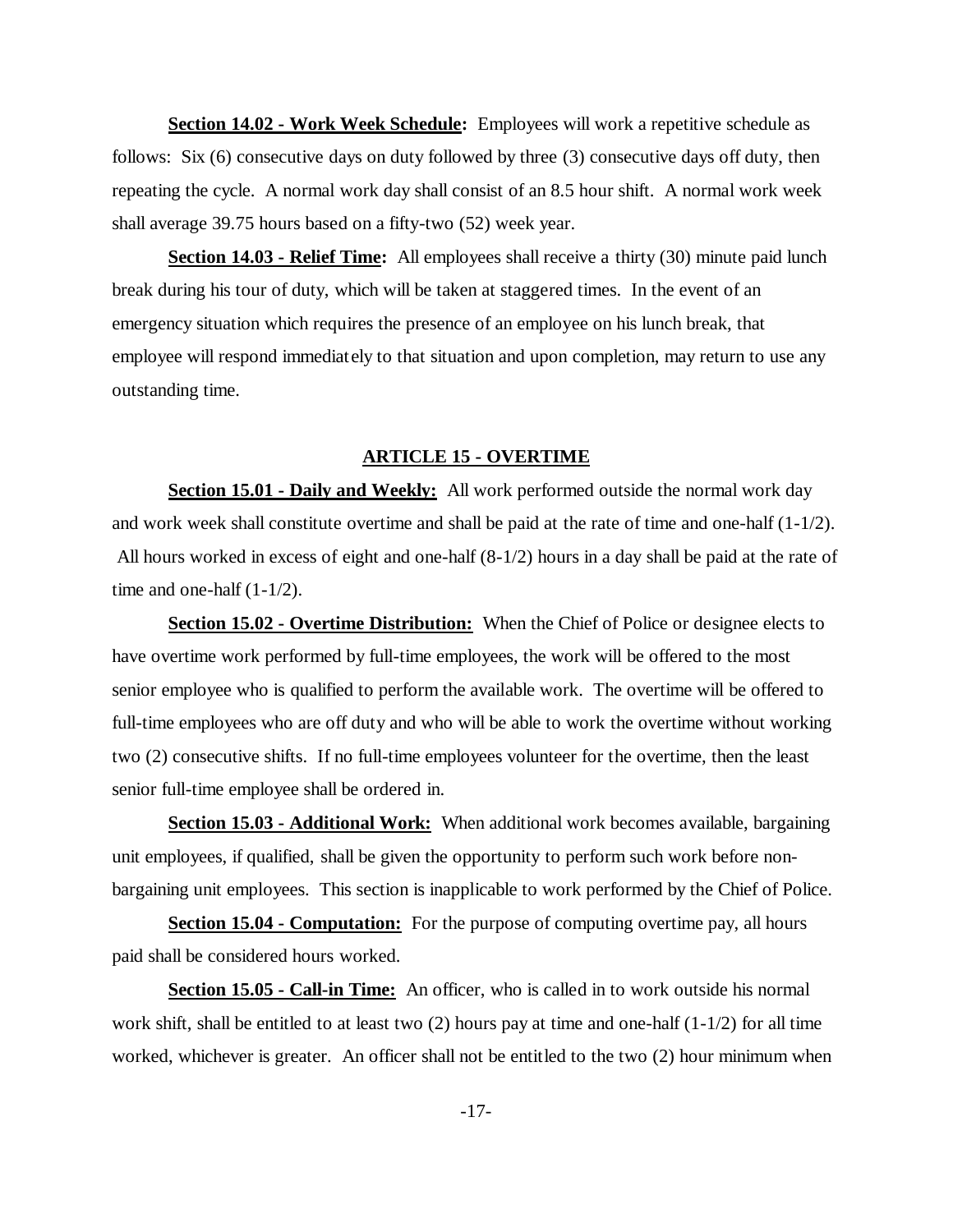he reports early for a particular shift or remains after the end of his shift, provided that the overtime and the shifts are contiguous. The two (2) hour minimum at time and one-half shall apply to departmental meetings if they fall on an officer's off day. An officer's off day is defined as commencing at the end of a shift on his sixth (6th) day of work and concluding at the time of day he starts work on the first day of his six day work week. Any departmental meetings that take place during his normal work week shall be paid at a minimum of one (1) hour at time and one half. If the departmental meeting exceeds the two (2) hour minimum for an employee who is on his off day or the one (1) hour minimum for employees who attend departmental meetings during their work week, additional overtime shall be paid for all actual hours attending the meeting.

**Section 15.06 - Overtime Work Required:** Whenever, in the judgment of the Chief of Police or designee, it is necessary to require employees to work overtime, the employees will render overtime services.

**Section 15.07 - Compensatory Time:** In lieu of cash payment for overtime hours worked, an employee may elect to take compensatory time off with pay. Compensatory time off will accumulate at the appropriate overtime rate for each overtime hour worked. Employees may accumulate up to fifty-nine and one-half (59.5) hours of compensatory time in each calendar year. Compensatory time earned, but not taken as of December 31 of each year, shall be paid at the employee's rate of pay in effect on December 31. Compensatory time hours may not be carried forward to subsequent calendar years. Compensatory time off will be taken at a time approved by the Chief of Police or designee. Overtime to be taken as compensatory time must be recorded on the employee's time sheet when turned in. Compensatory time will not generate additional compensatory time or overtime hours for other employees and may not be taken in a manner which will interfere with vacation or personal days of other employees.

**Section 15.08 - Auxiliary Personnel:** The use of auxiliary personnel shall not cause a reduction in the regularly scheduled bargaining unit hours. In the event that bargaining unit personnel do not volunteer for available posted overtime, the Chief of Police may assign auxiliary employees. Provided, however, whenever, in the judgment of the Chief of Police or his designee, it is necessary to require employees to work overtime, employees will render overtime services.

-18-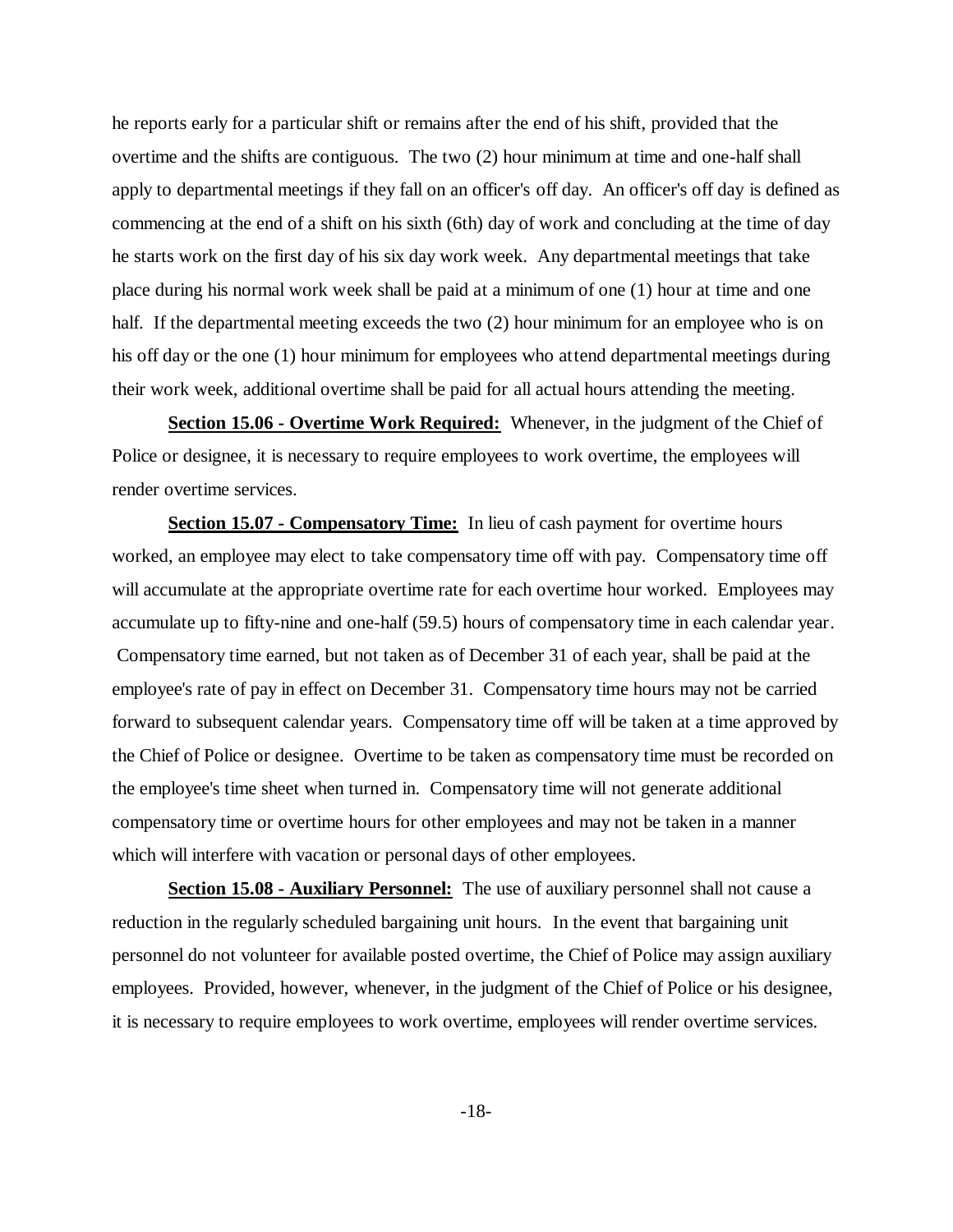# **ARTICLE 16 - UNIFORMS**

**Section 16.01 - Uniforms**: Upon the initial hiring of an officer, the employer shall provide the items set forth in Sections 16.02.

**Section 16.02 - New Employees:** The Village shall supply all new full-time officers with the following items:

# Full-Time Officers:

- 1. One (1) summer hat
- 2. One (1) summer cap
- 3. One (1) winter hat
- 4. One (1) winter coat
- 5. Three (3) uniform trousers
- 6. Three (3) summer short sleeve shirts
- 7. Three (3) winter long sleeve shirts
- 8. One (1) department sweater
- 9. Two (2) dickeys or turtle neck sweaters
- 10. One (1) gun belt assembly with holster, ammo pouches, flashlight holder, handcuff case, portable radio holder, key holder, pepper spray holder and latex gloves holder
- 11. One (1) pair of boots
- 12. One (1) department approved firearm
- 13. One (1) department approved raincoat
- 14. Badges
- 15. Name tag
- 16. Patches
- 17. Collar brass
- 18. Flashlight
- 19. Portable radio
- 20. Ballistic vest
- 21. Handcuffs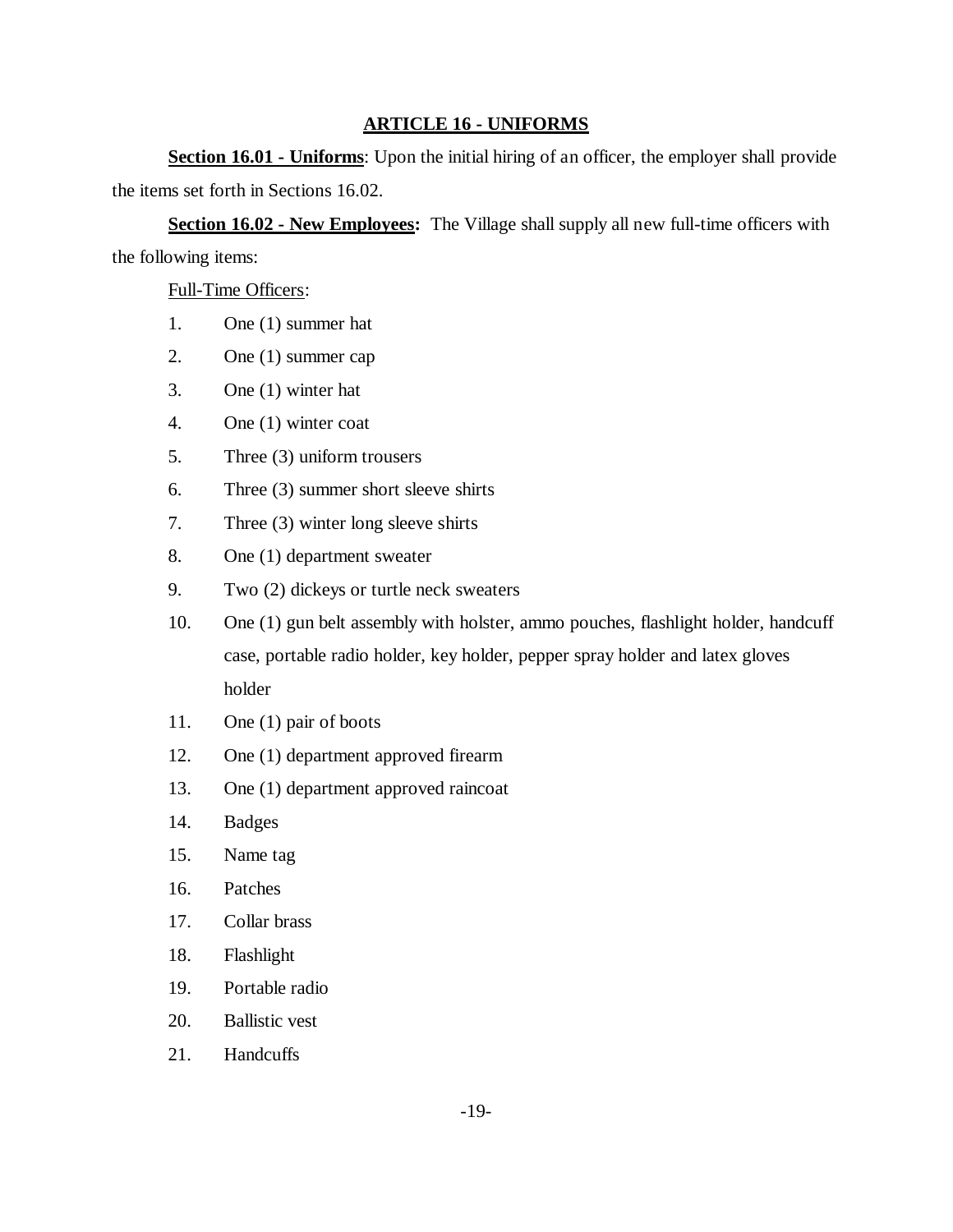**Section 16.03 - Damage**: The Village agrees that if the officer damages his uniform or equipment in the line of duty, the Village will pay reasonable costs to repair or replace the damaged item of clothing or equipment. If eye glasses are damaged in the line of duty the Village shall pay a reasonable amount to repair or replace the eyeglasses.

**Section 16.04 - Uniform Allowance**: Effective January 1, 2009, with the exception of new full time hires during the first year of employment, the Village will allocate the sum of \$477.52 for each member of the collective bargaining unit for the purpose of purchasing, replacing, or repairing items of clothing and equipment authorized under Section 16.02. During a full-time employee's second year of employment, he/she shall receive fifty percent (50%) of said uniform allowance. The amount allocated will be held in a segregated Village sub-account for each officer. Direct payments will be made by the Village from each sub-account for the purposes set forth herein, whenever possible. The amount allocated on behalf of each officer will be increased to \$491.85 effective January 1, 2010. Any unexpended balance remaining in an officer's sub-account as of December 31 of each year will not be carried over to the next calendar year. After completing two years of employment, new full time officers are eligible for the uniform allowance authorized under this section.

All uniform purchases are subject to State and Federal guidelines.

**Section 16.05 - Ballistic Vests:** The Village agrees to replace ballistic vests worn by the members of the collective bargaining unit in conformance with the recommendations of the vest manufacture.

### **ARTICLE 17 - MILEAGE REIMBURSEMENT**

**Section 17.01:** Mileage reimbursement will be paid at the rate established by the Internal Revenue Service any time a member of the Bargaining Unit is required to use his personal vehicle for police business or while attending police related training or schools. Village owned vehicles will be used whenever available for official travel. Members of the bargaining unit must obtain prior authorization from the Chief of Police, or designee, before using a personal vehicle for official purposes, including attendance at police related training or schools.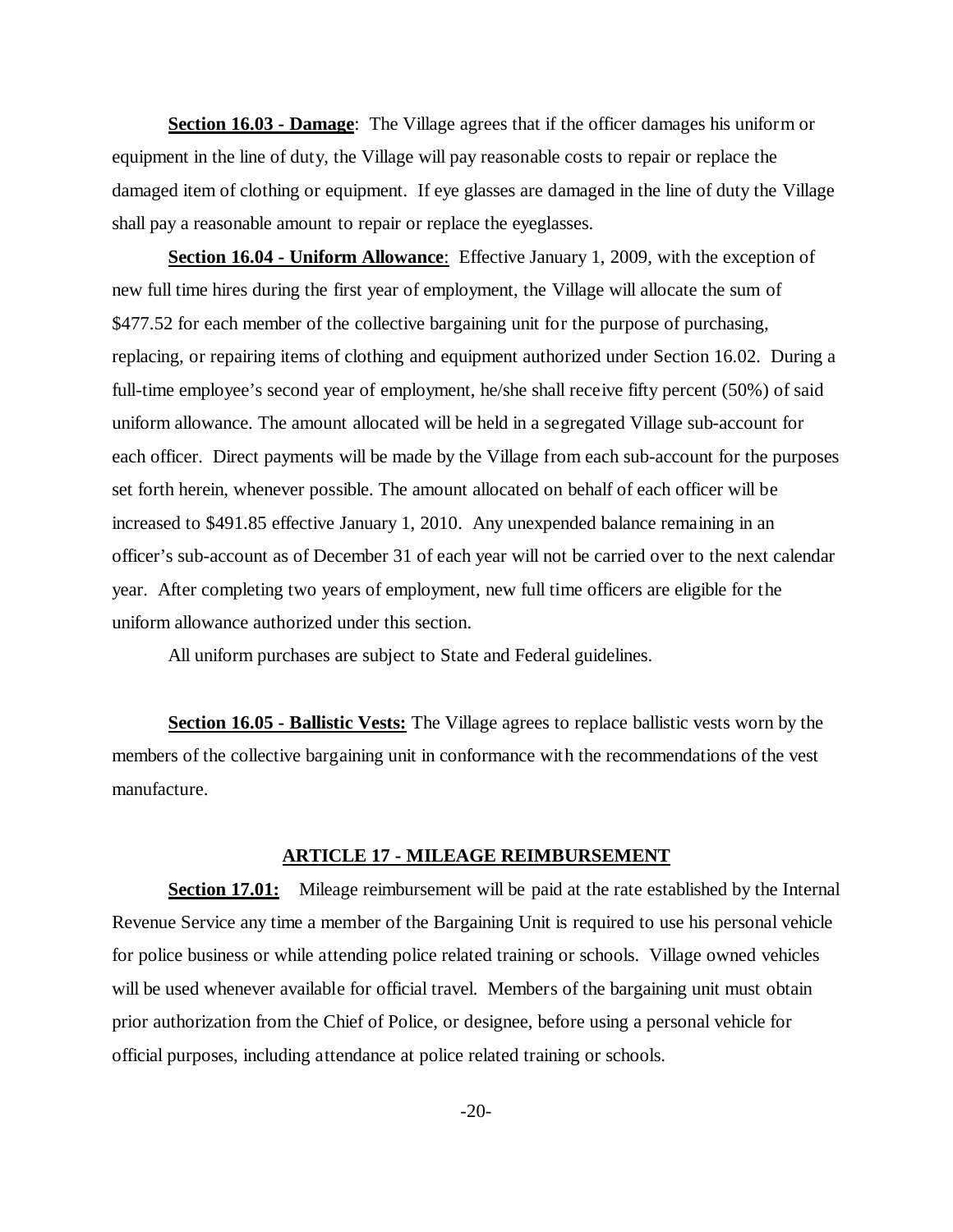# **ARTICLE 18 - WISCONSIN RETIREMENT SYSTEM**

**Section 18.01 - Plan:** Employees shall be covered under the Wisconsin Retirement System, in accordance with Chapter 41 of the Wisconsin Statutes.

**Section 18.02 - Contribution**: The Employer will pay the entire employee contribution to the Wisconsin Retirement Fund during calendar years 1997, 1998 and 1999 and up to 6.1% toward that employee contribution thereafter.

#### **ARTICLE 19 - INSURANCE**

**Section 19.01 - Health Insurance Premium Contribution**: Should the existing health insurance carrier cancel the coverage of the Village of Slinger or otherwise refuse to renew coverage under the health care plan during the term of the existing and successor collective bargaining agreement, the parties agree to meet and confer with respect to options available through which to replace the coverage.

The Village shall provide Health Insurance under the Wisconsin Public Employer's Group Health Insurance Program administered by the State of Wisconsin Department of Employee Trust Funds. The Village shall pay ninety-two and one-half percent (92.5%) of the lowest cost qualified plan and the employees will pay the balance of the premium seven and on-half percent (7.5%) through payroll deduction. The Village will maintain an IRS, Section 125 Conversion Plan.

If an employee is insured by a provider outside of Washington County at a rate less than the lowest cost qualified plan in Washington County, The Village shall pay fifty (50%) of the premium difference to the employee in December of each year.

During the term of this agreement, the Village of Slinger may elect to participate in the deductible HMO Standard Plan offered by the State and which provides a \$1,000 family/\$500 individual deductible. Said plan will become the available insurance plan. If the deductible plan is implemented, the Village will contribute at the beginning of the calendar year, \$800 for employees with family coverage and \$400 for those with single coverage to a Section 125 Flexible Spending Account (FSA). Said contribution may be used to pay all qualified medical expenses. All contributions which are not used for the purposes set forth above during the calendar year in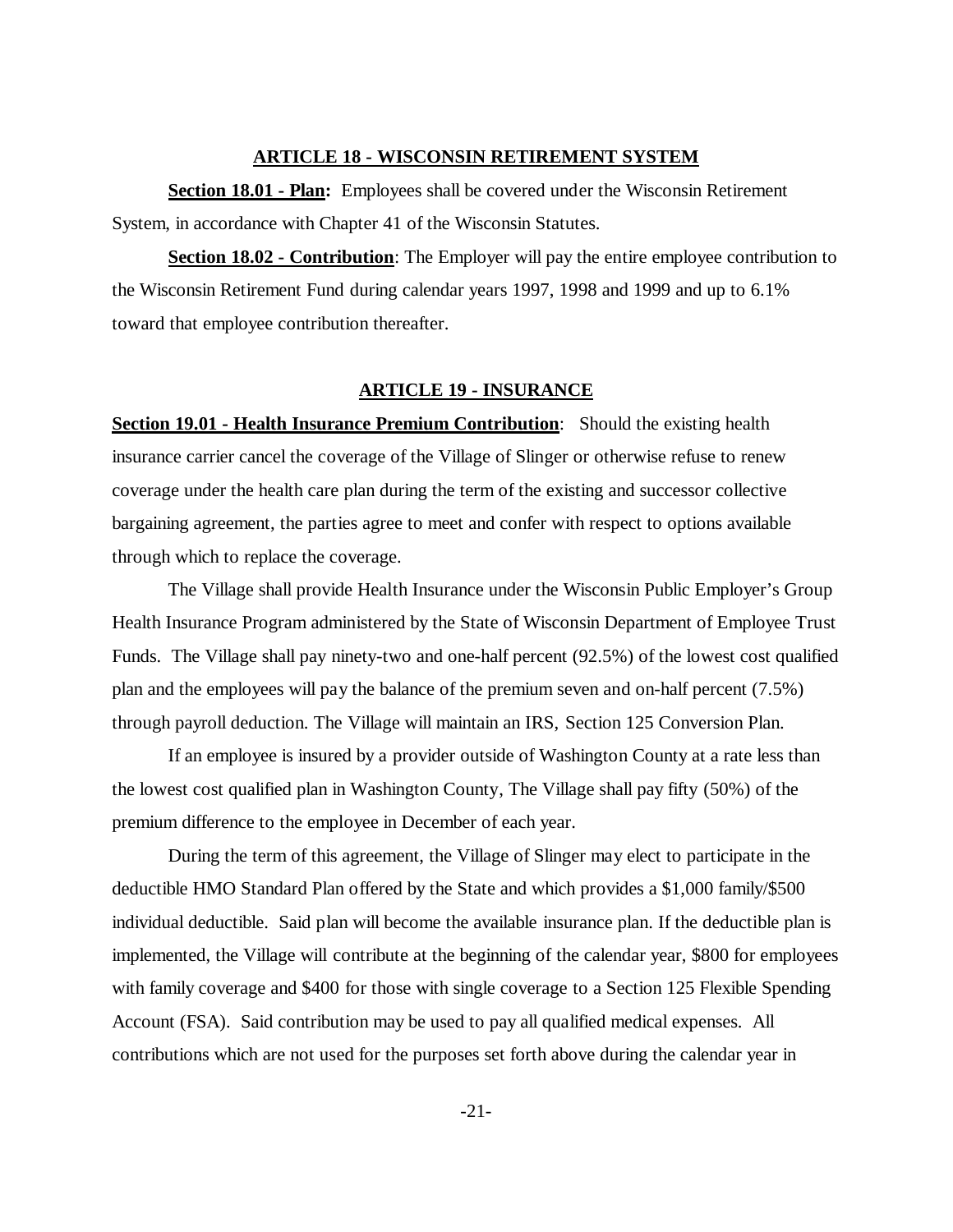which they are incurred shall revert to the Village. Employees will have until March 15<sup>th</sup> of the following year to file claims for the preceding year's qualified expenses.

Employees without health insurance must self fund all FSA contribution and costs.

**Section 19.02 - Change of Carrier**: The Board, from time to time, may change the insurance carriers or self-fund health or dental care benefits if it elects to do so, provided equivalent or improved benefits are provided. The Association shall be advised of any prospective change in carrier at least thirty (30) days in advance.

**Section 19.03 - Retired Employees**: Employees who retire may continue coverage under the health plan in effect for retired employees upon payment of the full applicable monthly premium.

**Section 19.04 - Married Employees**: Employees who work for the Village who are married shall only be entitled to one family plan. Married employees of the Village shall not be eligible for two (2) family plans or two (2) single plans.

**Section 19.05 - Dental Insurance**: The Employer will provide and pay the full premium for a Dental care benefit plan for employees.

**Section 19.06 - Life Insurance**: The Village agrees to pay the full premium for Wisconsin Public Employer's Group Life Insurance Program for all regular employees in an amount equal to one thousand dollars (\$1,000.00) of insurance for each one thousand dollars (\$1,000.00) of base salary, rounded to the next highest one thousand dollars (\$1,000.00).

**Section 19.07 -Professional Police Liability Insurance:** The Village shall provide professional police liability insurance which shall cover each employee of the department.

**Section 19.08 - Long Term Disability**: The Village will provide and pay the full premium for a long term disability benefits plan for employees within the bargaining unit, providing for payment of seventy percent (70%) of an eligible employee's covered compensation at the time of disability to age sixty five (65), after a waiting period of sixty (60) consecutive calendar days, with a maximum monthly benefit of two thousand nine hundred and seventeen dollars (\$2917.00).

**Section 19.09 – Insurance Trust**: The Village agrees to pay the employee's contribution

-22-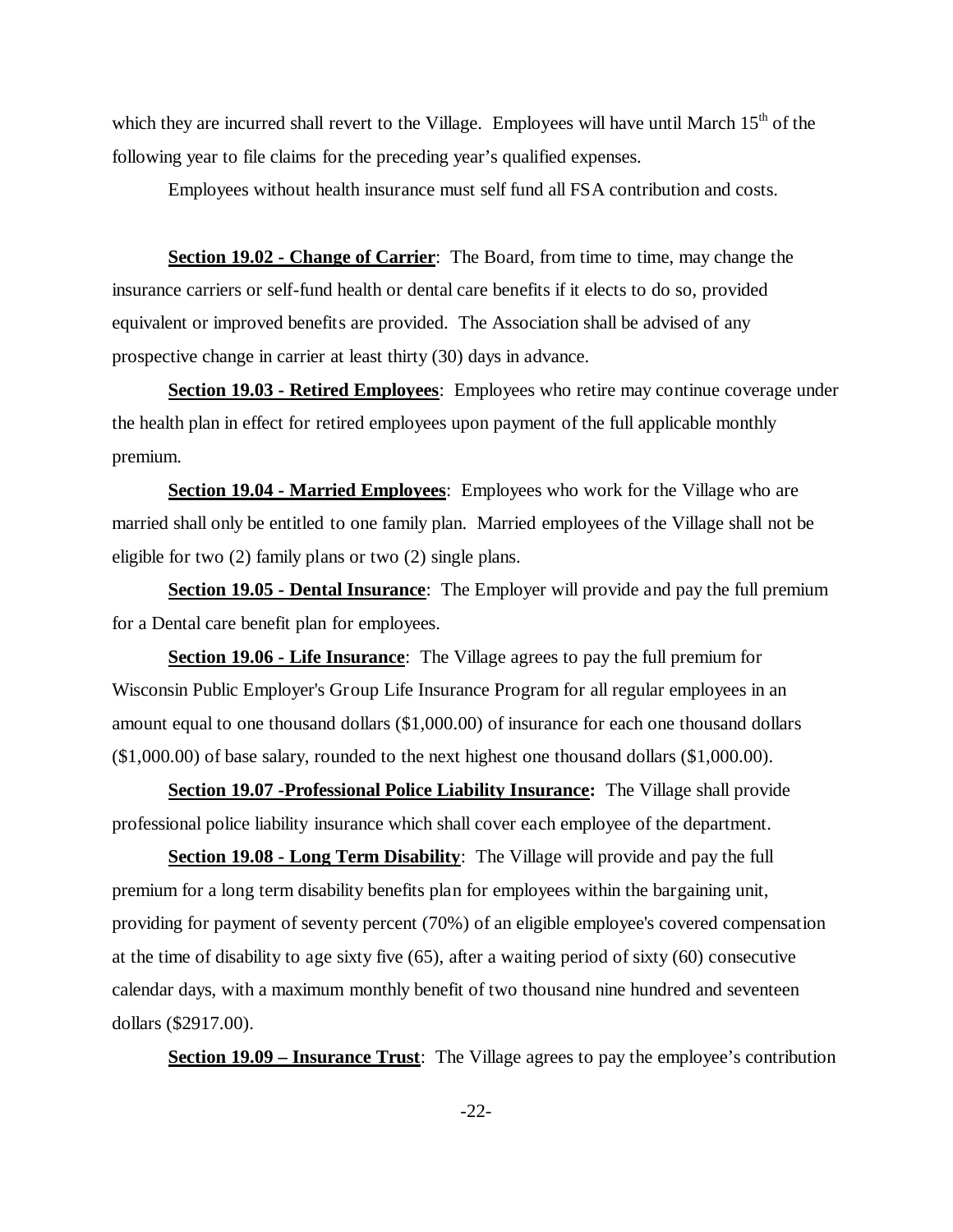to the Labor Association of Wisconsin retiree Trust Account in the amount of ten dollars (\$10.00) per person per month.

**Section 19.10 – AFLAC**: Employees will be allowed to participate in the same AFLAC insurance plan offered to non-union employees with the employee paying the administrative cost for participation.

# **ARTICLE 20 - WORKER'S COMPENSATION**

**Section 20.01:** In the event an employee is injured or becomes disabled while on duty and is receiving worker's compensation payments for temporary-total or temporary-partial disability, the Village will pay the employee eighty percent (80%) of his regular straight time wages during such absence for a maximum period of one (1) year for any one occurrence. If the Internal Revenue Service determines that injury pay benefits provided above are taxable as wages, then beginning with the effective date of such determination, the Village will pay one hundred percent (100%) of the employee's regular straight time wages in accordance with the conditions set forth above. Any check received by such employee as Worker's Compensation Benefits during such period shall be endorsed by the employee and turned over to the Village.

## **ARTICLE 21 - VACATIONS**

**Section 21.01 - Vacation Allotment:** All employees accrue and are authorized vacation with pay as follows:

| <b>Years of Continuous Service</b> | <b>Annual Vacation Accrual</b> |
|------------------------------------|--------------------------------|
| After 1 year of service            | 10 days of vacation            |
| After 5 years of service           | 15 days of vacation            |
| After 12 years of service          | 20 days of vacation            |
| After 19 years of service          | 25 days of vacation            |

### **Section 21.02 – Vacation Eligibility:**

A. There shall be no vacation accrual during an employee-requested approved unpaid leave of absence other than Family and Medical Leave or as otherwise required by law. Full-time employee vacation eligibility shall be computed on a calendar year basis utilizing January 1 as each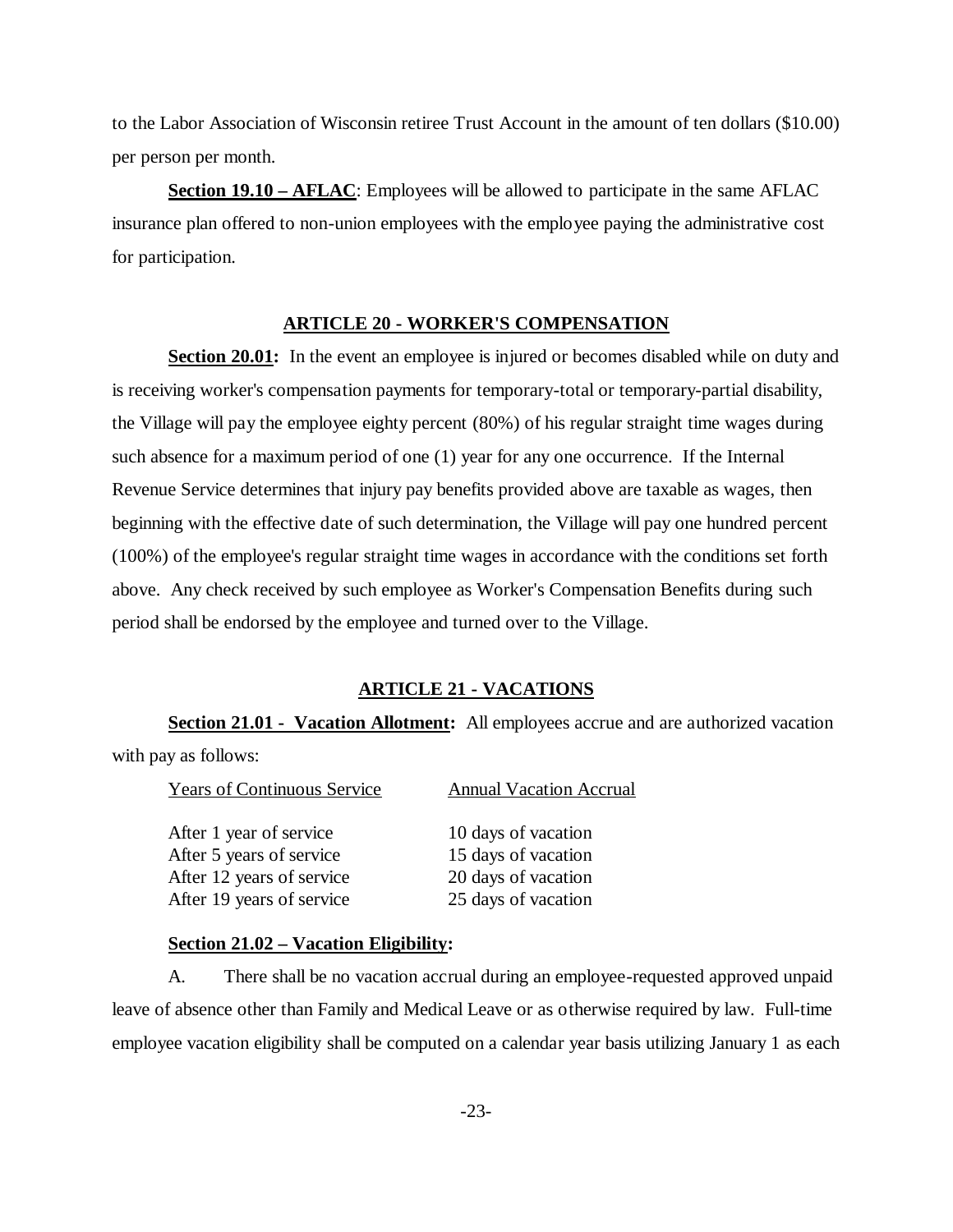year. Employees who are on the payroll of the Village as of January 1st, but who have been employed by the Village for less than twelve (12) consecutive months prior to January 1st or employees who are eligible for additional vacation time due to years of continuous service shall be credited with a pro-rated number of vacation days based upon the number of days worked during the preceding calendar year for new employees and based upon the number of days worked in the preceding calendar year since the employees anniversary date, if it is a case where the employee is eligible for additional vacation time. Employees who are eligible for additional vacation because of continuous years of service shall receive a prorated number of vacation days to be used from their anniversary date until January 1 at which time they would then receive their full allotment for the forthcoming calendar year.

Example: An employee who reaches his 7th anniversary date on October 1st has three (3) months remaining in the calendar year after he reaches his anniversary date. Therefore, he would be entitled to 3/12ths of fifteen (15) working days. (15 working days divided by 12 months times 3 months equals 3.75 vacation days to be used before the end of the year.

**Section 21.03 - Vacation Selection:** Starting on the 2<sup>nd</sup> Monday of January each officer will have five (5) calendar days to make their vacation selection. This process will start with the most senior officer and will follow by seniority. The selections must be in the Police Chief's office on Friday, the  $5<sup>th</sup>$  day, by 5:00 p.m. The next senior officer will start the selection process on the following Monday and following the same schedule. The process will repeat itself until the last officer has made the selection. If any officer does not have the vacation selection made by the Friday, 5:00 p.m. deadline on the  $5<sup>th</sup>$  day, that officer drops to the bottom of the vacation selection list. Each officer can pick up to six  $(6)$  working days during the 1<sup>st</sup> vacation selection.

After every officer has had the opportunity to select the first round of vacation picks, a second process will take place. The process will follow the same format as the  $1<sup>st</sup>$  selection, except the officer will have only three (3) days to select the additional four (4) vacation days. Vacation days and holidays will be granted on a first come first approved basis after April  $1<sup>st</sup>$ . If more than one officer selects the same vacation or holiday on the same pick day, the most senior officer will be granted the off-time. An officer may not trade a vacation selection to another officer. Only one officer will be allowed off-time per twenty-four (24) hour period.

-24-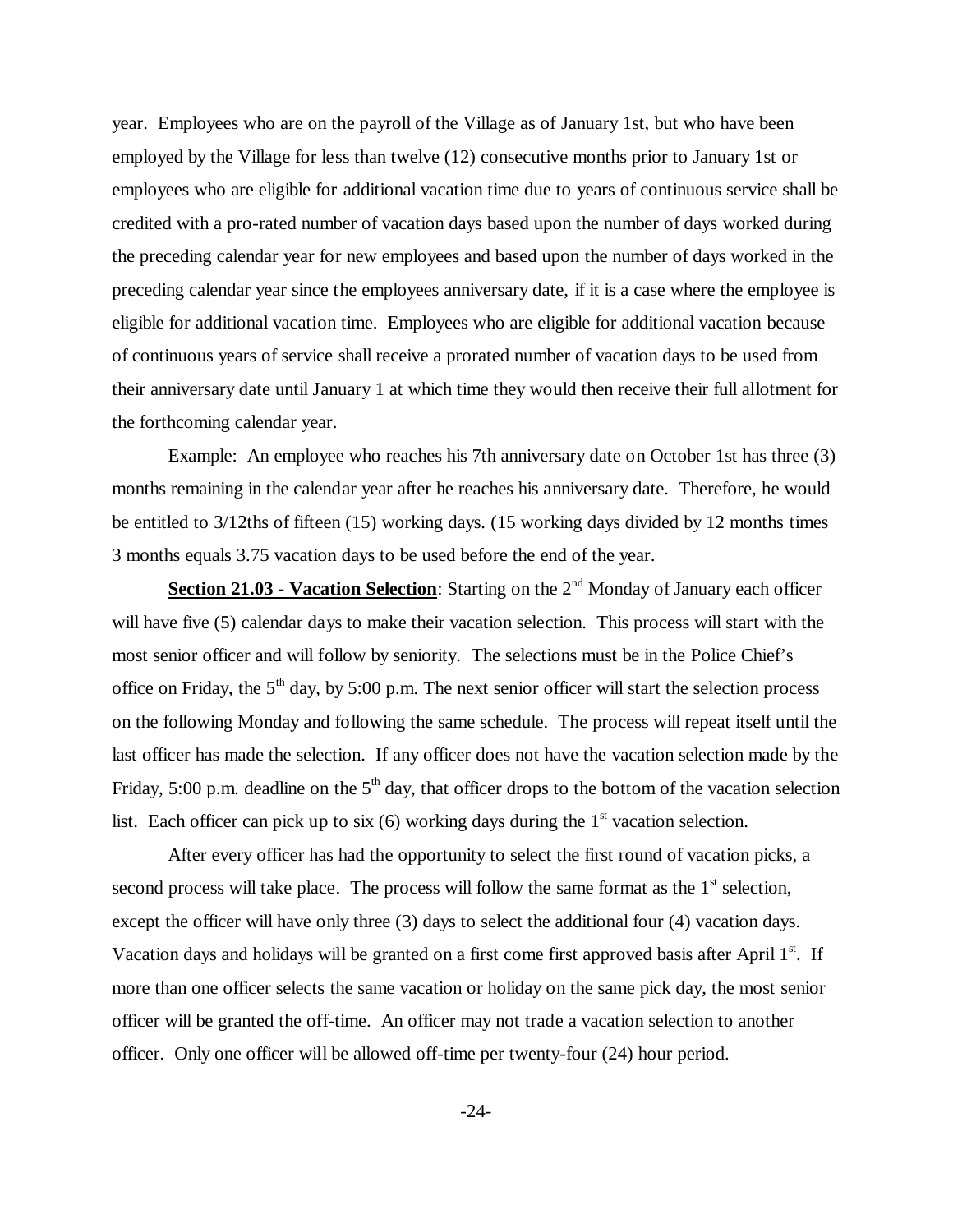**Section 21.04 - Vacation Day Increments:** Officers may take up to six (6) days on the 1<sup>st</sup> selection, in any order. Officers having fifteen (15) days vacation must select a five (5) day consecutive block within that calendar year.

**Section 21.05 - Rate of Pay**: Vacation pay shall be computed at the employee's regular rate of pay for the employee's regular scheduled number of hours.

**Section 21.06 - No Carry Over**: Vacation is not cumulative and employees must take vacation within the calendar year. With the exception of vacation days which are suspended as the result of an emergency, vacation days which are not taken will be lost.

**Section 21.07 - Retiree Payout**: In the year in which an employee retires, the employee will earn vacation on a pro-rata basis measured from January 1 of that year to the date of retirement. Upon the resignation or retirement of an employee, the Village will make payment for all vacation days accrued up to and including the last day worked by the employee, but not yet used by the employee. No payment will be made for accrued vacation days, regardless of the reason for employment termination, until the employee has successfully completed the probationary period.

#### **ARTICLE 22 - HOLIDAYS**

**Section 22.01 - Holiday Allotment:** Effective January 1 of each year all employees shall be eligible for ninety three and one-half hours (93.5) of holiday pay. Employees may take the holiday pay in time off at any time during the year subject to approval of the Chief of Police or his designee or take the holiday pay in cash at the end of the year. An officer may not trade a holiday selection to another officer. Holiday hours that are not used or approved to be used at a future date by December 1 of each year shall be paid out in the first pay period in December.

**Section 22.02 - Holiday Pay/Termination**: Any employee who leaves the employment of the Village for any reason shall be paid holiday hours on a prorated basis. (i.e. one (1) month equals 7.8 hours holiday pay) Employees who terminate their employment and have used more holiday hours than they are entitled to shall be responsible for paying back the holiday hours used in excess of their entitlement. This amount shall be deducted from the terminated employee's last paycheck. If an officer is called in for duty on a holiday, or if the officer works beyond his normal

-25-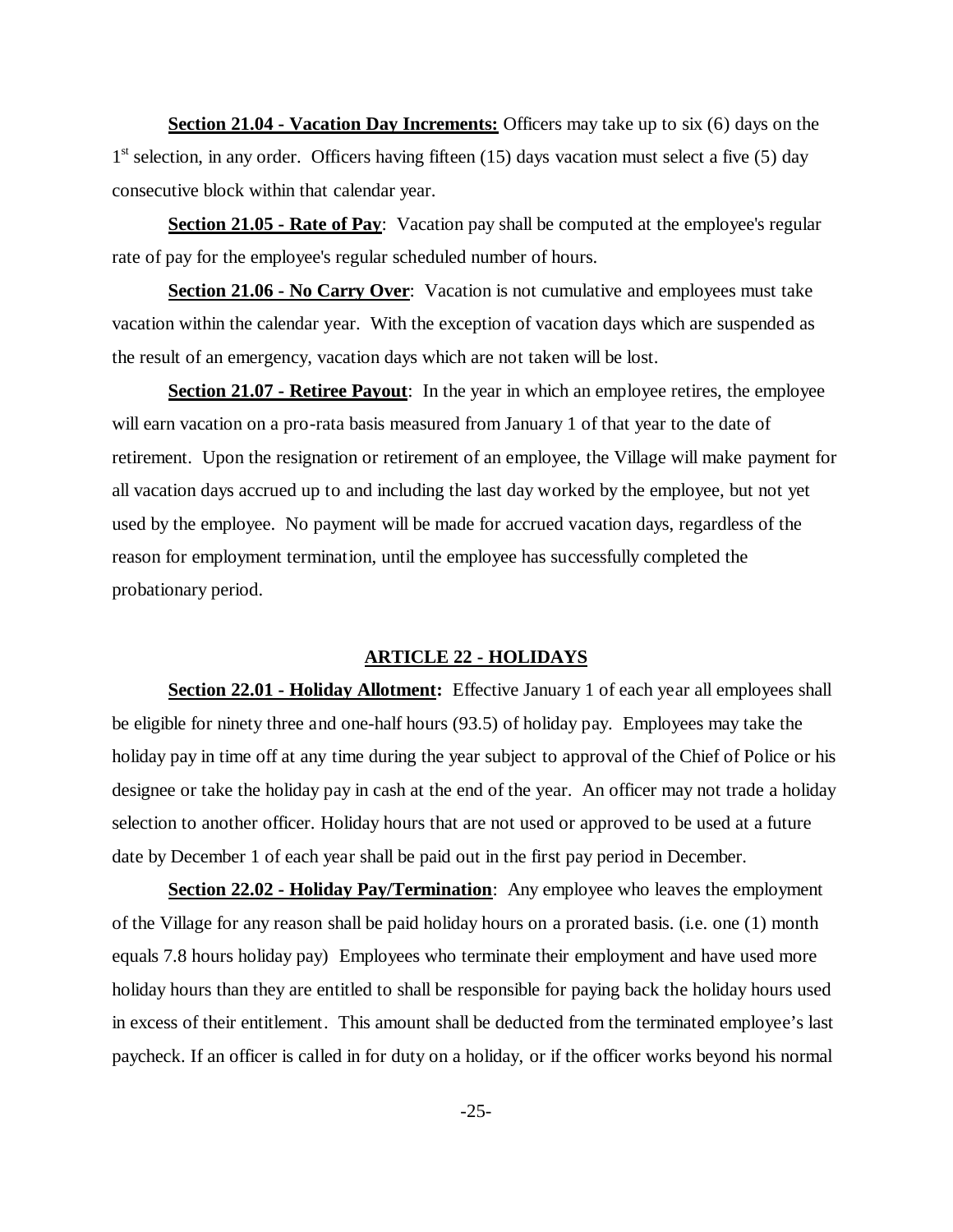shift on a holiday, that officer shall receive double time for all hours worked on the holiday. An officer shall not receive double time for his working his normally scheduled shift.

## **ARTICLE 23 - SICK LEAVE**

**Section 23.01 - Annual Cumulative:** All employees are allowed one (1) day of sick leave per month of employment, cumulative to a maximum of one hundred twenty (120) days.

**Section 23.02 - Purpose:** All employees covered by this Agreement shall be entitled to use earned sick leave without loss of pay when absence from work is required because of personal illness or injury. However, sick leave may be used for doctor and dentist appointments for the employee, if such appointment can only be arranged during working hours.

**Section 23.03 - Notice:** As a pre-condition to the payment of sick leave benefits, employees will notify the Chief of Police or designee at least one (1) hour in advance of the scheduled work shift, unless unforeseen circumstances occur which prohibit the employee from notifying the Chief of Police or his designee, as to the inability of the employee to work. If the Chief of Police or designee are unavailable, the employee will notify the Village office. During extended absences, employees will provide the Chief of Police with periodic reports regarding their health progress toward recovery using the form provided by the Village Board.

**Section 23.04 - Regulation:** Employees may be required, if requested, to furnish a doctor's certificate or other evidence of illness after absence of three (3) consecutive work days, or for cause.

**Section 23.05 - Previously Accumulated Sick Leave:** Previously accumulated sick leave shall not be terminated during any period of approved leave of absence. Should any employee be laid off, previously accumulated sick leave shall continue in effect if he or she is rehired.

**Section 23.06 - Extended Leave:** An employee who has exhausted his or her sick leave and is still unable to return to work shall be granted a medical leave of absence until such time as the employee is able to return. The Village shall continue to pay the applicable insurance premiums for the first sixty (60) days of said leave. After sixty (60) days, the employee shall be entitled to remain in the insurance programs with the employee paying the premiums. Employees

-26-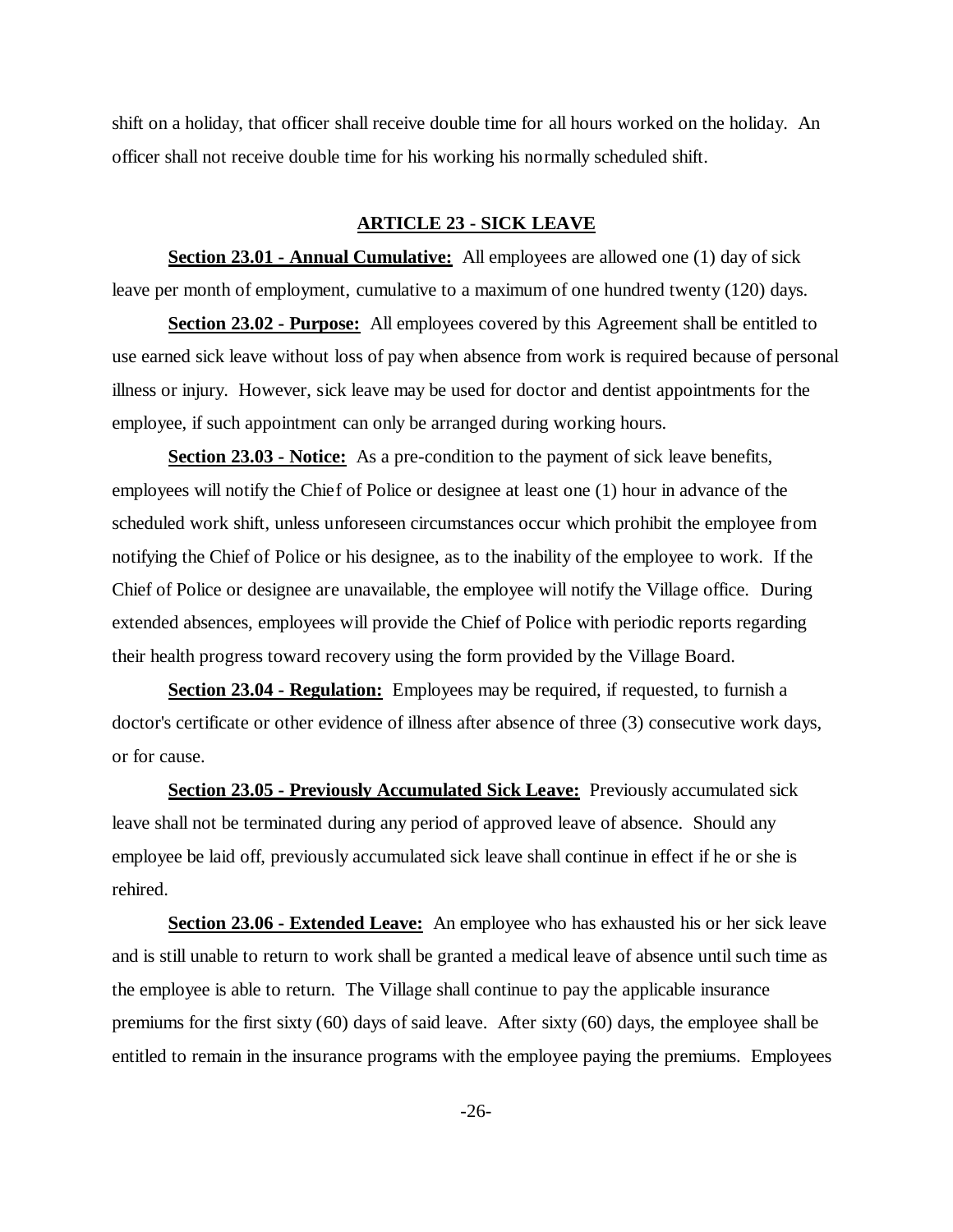on such leave shall be entitled to return to their former position, if they are able to do so, within one (1) year. Employees not able to return after one (1) year shall be placed on leave of absence until the earliest of the following:

- 1. The employee obtains a Disability Retirement through the Wisconsin Retirement System;
- 2. The employee declines a position offered by the Village for which the employee is capable and qualified to perform;
- 3. The employee has been on leave of absence under this section for three (3) years.

Employees hired to fill a position that has been directly or indirectly vacated as a result of an employee being placed on medical leave shall be considered to be a probationary employee for the one (1) year period for which the employee on medical leave may return to his/her position, or for the normal probationary period, whichever is longer. If the replacement employee remains employed beyond the one (1) year period for which the employee on medical leave may return to his/her position, the replacement employee shall be considered to have completed his/her probationary period.

**Section 23.07 - Records**. The Employer shall prepare a record stating the accumulated sick leave of each employee, and said record may be inspected by an employee or by the Association at the Village Clerk's office.

**Section 23.08 - Sick Leave Conversion**. Employees who retire or die with at least ninety (90) days of sick leave accumulated shall receive fifty percent (50%) of their accumulated sick leave credits converted to its monetary value at the employee's last rate of pay. Such employees with less than ninety (90) days but at least sixty (60) days shall have twenty-five percent (25%) of their accumulated sick leave so converted. At the employee's option, said monies shall be paid to the employee in cash, or retained by the Village in an account to be used to pay the premium for the health insurance plan in effect for bargaining unit employees. No hours will be paid for which compensation is received or time not worked for any other reason such as vacation, holiday, etc.

# **ARTICLE 24 - FUNERAL LEAVE**

**Section 24.01 - Immediate Family of Employee:** In the event of the death of a member of an employee's immediate family, three (3) days of leave with pay are authorized for attendance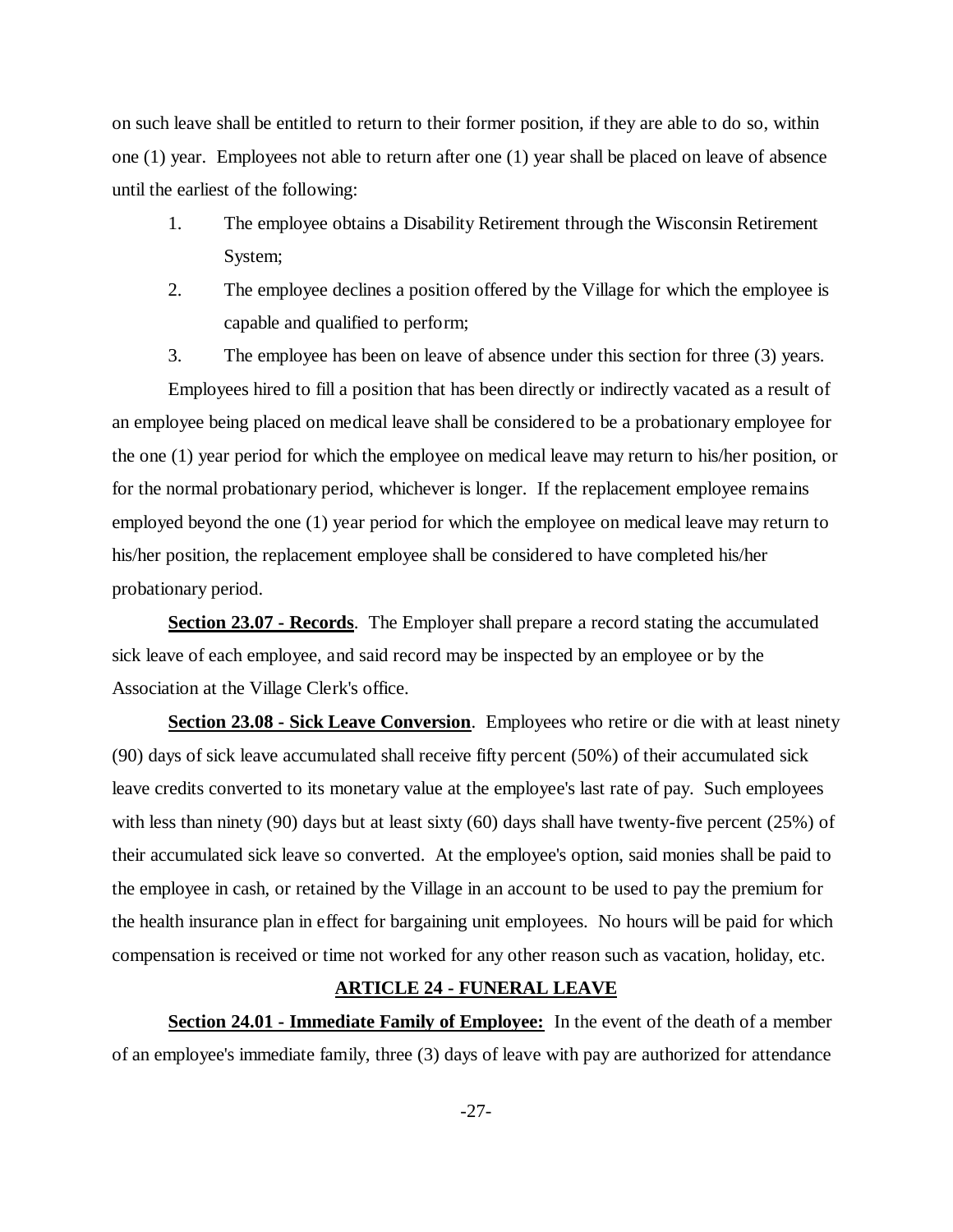at the funeral and other related obligations. The "immediate family" refers to the spouse, child, father, mother, brother or sister of the employee or spouse and the step relations of the stated relationships. One (1) day off with pay is authorized for attendance at the funeral and other related obligations upon the death of a grandparent, grandchild, son-in-law, daughter-in-law, grandmother-in-law, and grandfather-in-law. No hours will be paid for which compensation is received for time not worked for any other reason such as vacation, holiday, etc.

## **ARTICLE 25 - JURY DUTY**

**Section 25.01:** Employees will be granted leave with pay for jury service upon presentation of satisfactory evidence relating to the requirement to perform such service. Any compensation received for jury service, excluding mileage, will be paid to the Village of Slinger. Employees will report for work, if excused from jury service before the end of the employee's scheduled work day. Employees who are not ordinarily assigned to the first shift, and who are selected as a member of a jury will be deemed to be assigned to the first shift during each day of jury service.

#### **ARTICLE 26 - MILITARY LEAVE**

**Section 26.01:** Employees who are members of the National Guard or Military Reserve Forces will be granted temporary leaves of absence when called to perform military duty, in accordance with applicable law. Unless ordered to active duty for a period greater than one year, employees will be granted up to ten working days with pay each calendar year to perform military duty.

# **ARTICLE 27 - RESIDENCY**

## **Section 27.01 - Residency Requirement**:

A. All full-time employees of the Village shall reside within a twenty (20) mile radius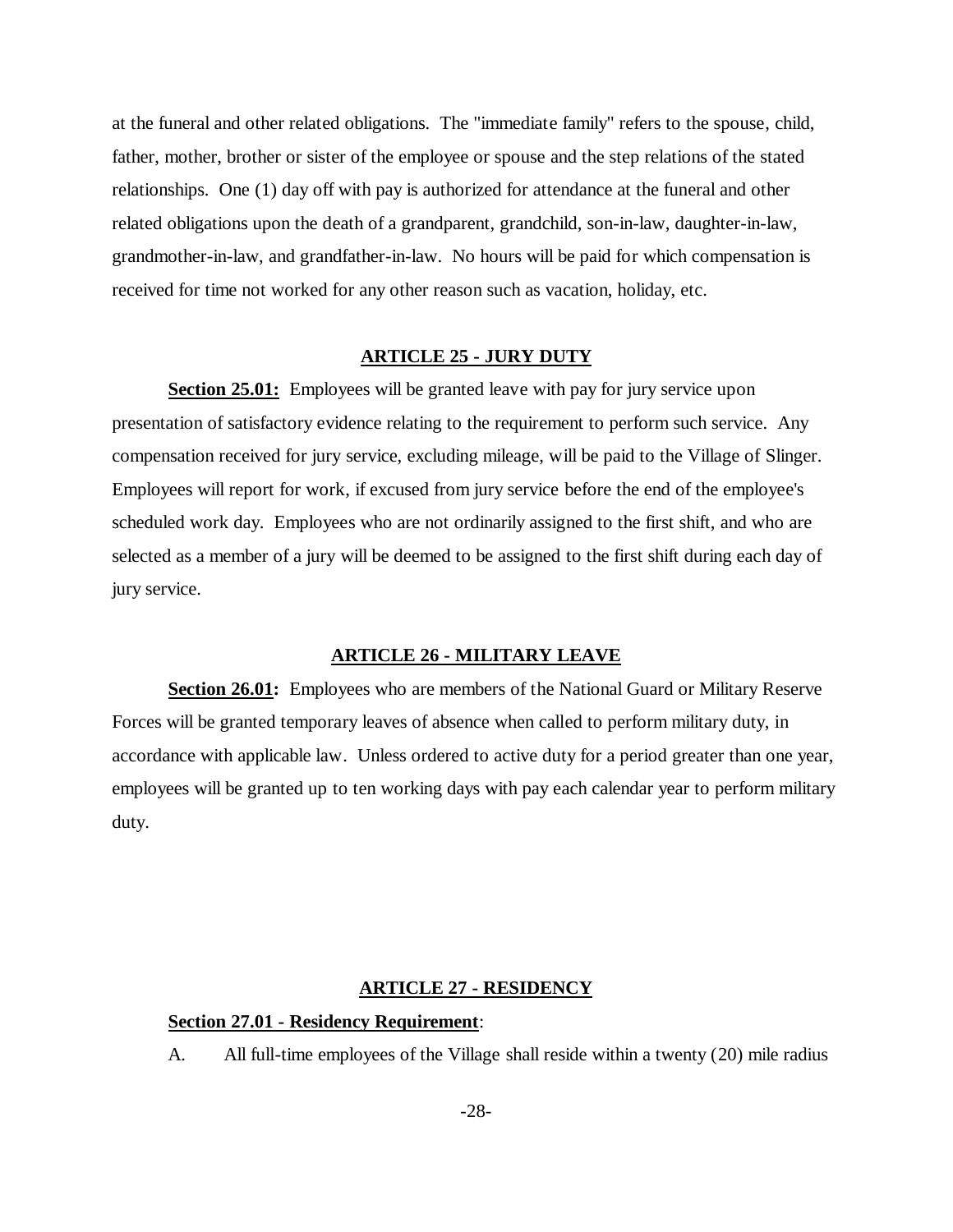from the centerline intersection of STH 175 & STH 144.

B. New employees shall have six (6) months from the date of their completion of the probationary period to establish residency as defined in paragraph A.

# **ARTICLE 28 - SAVINGS CLAUSE**

**Section 28.01:** Each party to this Agreement expressly retains all rights possessed by it, or them, under State or Federal Laws. In the event any clause, provision or portion of this Agreement is held invalid or inoperative by a court of competent jurisdiction, the clause will not affect the validity of the other provisions of this Agreement, and the parties shall meet to negotiate a substitute for the affected clause, provision or portion held to be invalid or inoperative, provided, however, that such negotiations regarding the terms of a substitute clause will not be subject to interest arbitration if six (6) months or less remain before the expiration of the Agreement.

# **ARTICLE 29 - TERM OF AGREEMENT**

**Section 29.01 - Duration:** The terms of this Agreement shall become effective on January 1, 2011 and shall remain in full force and effect until December 31, 2012.

Either party wishing to amend the agreement shall notify the other party on or about September lst. Thereafter, the parties shall mutually agree to commence bargaining.

Executed at Slinger, Wisconsin, this \_\_\_\_\_\_\_\_\_\_ of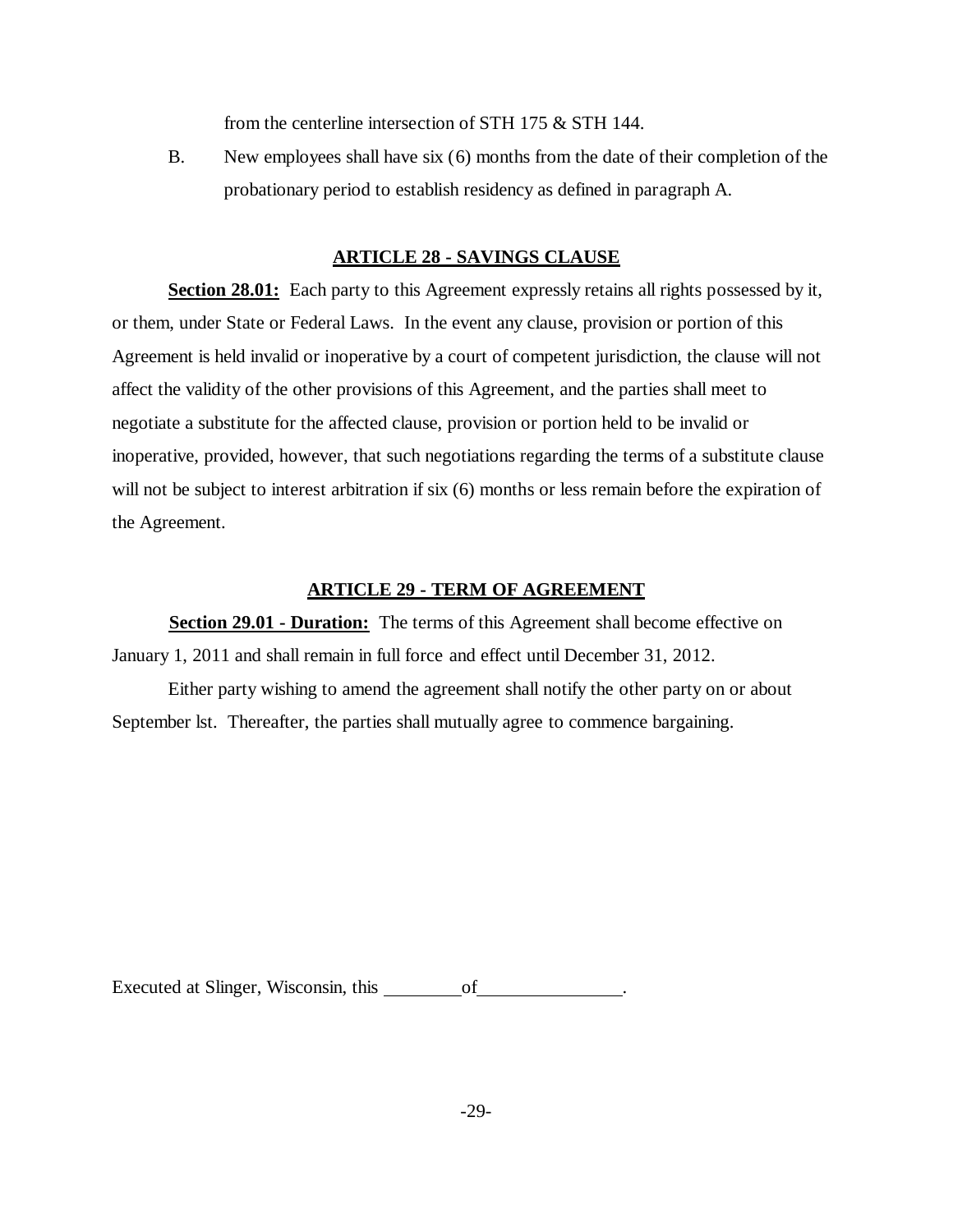# VILLAGE OF SLINGER SLINGER SLINGER PROFESSIONAL POLICE OFFICERS ASSOCIATION

Village President President

 $\overline{a}$ 

 $\overline{a}$ 

 $\overline{a}$ 

Village Administrator Vice-President

L.A.W., Inc. Representative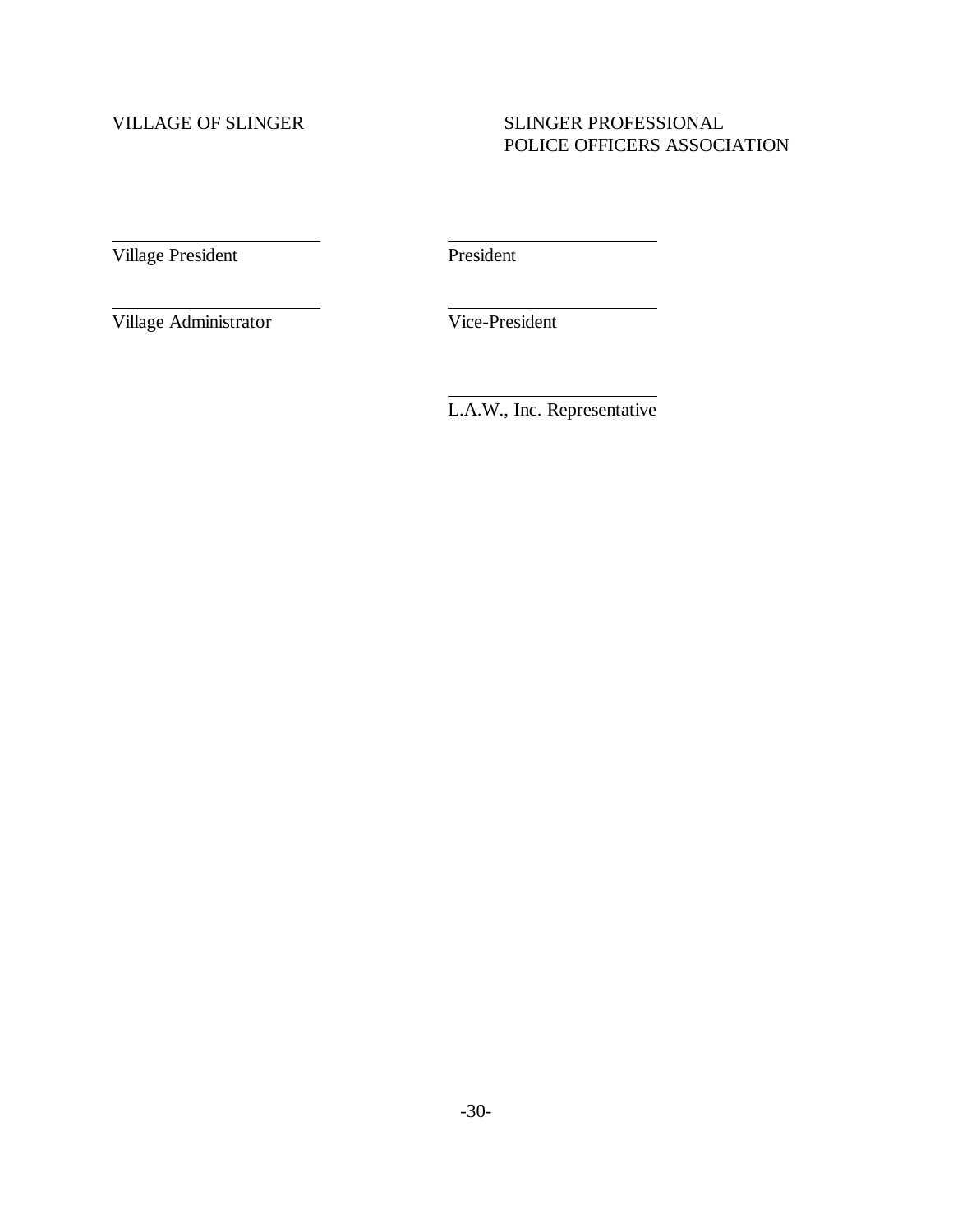# **APPENDIX A - WAGES**

# **Full-Time Officers**

|                | $1/1/2011(0\%)$ | 1/1/2012(1%) |
|----------------|-----------------|--------------|
| <b>Start</b>   | 23.84           | 24.08        |
| 1 Year         | 24.79           | 25.04        |
| 2 Years        | 25.72           | 25.98        |
| 3 Years        | 26.66           | 26.93        |
| <b>4 Years</b> | 27.99           | 28.27        |
| 5 Years        | 29.36           | 29.65        |